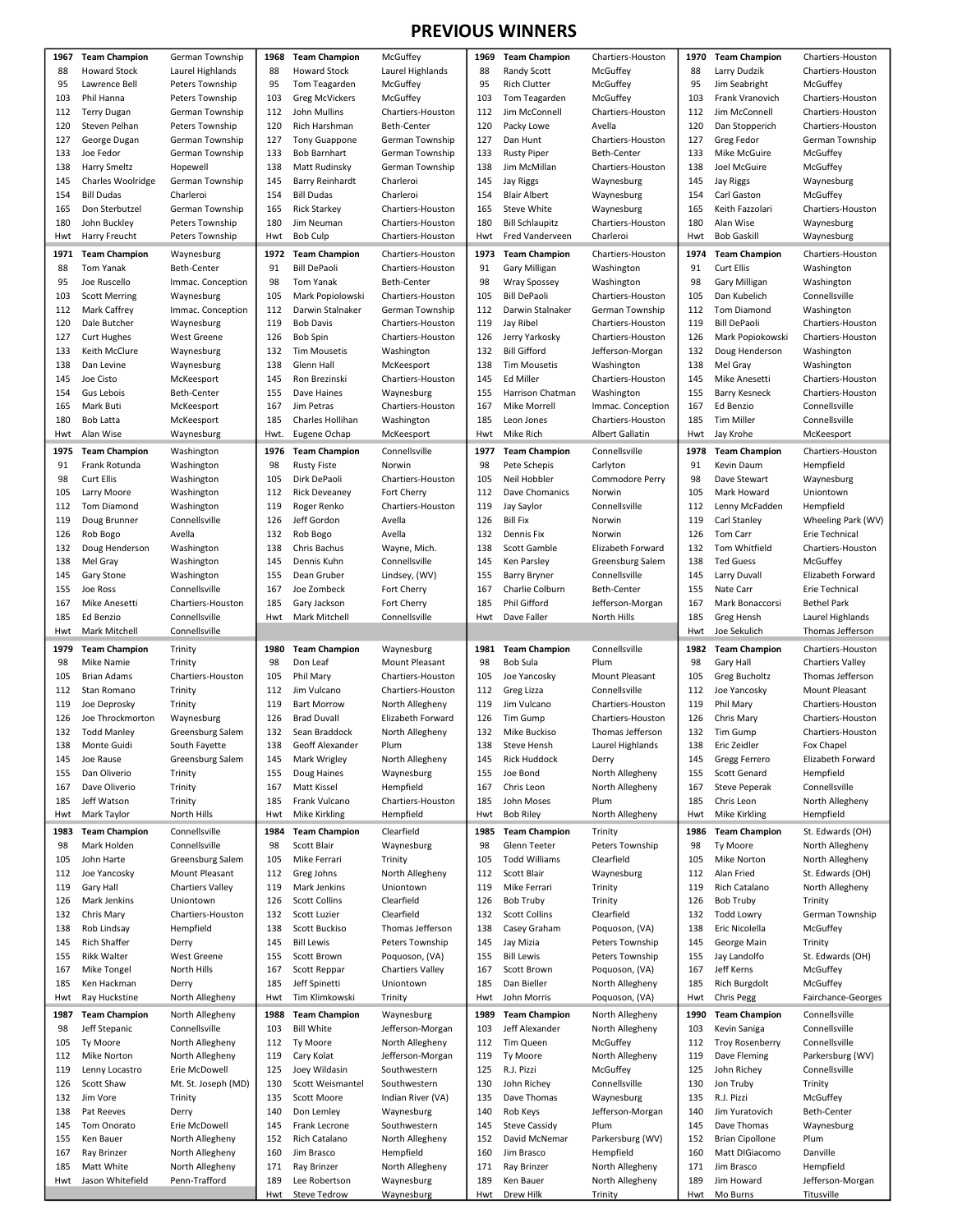## PREVIOUS WINNERS

| Parkersburg (WV)<br>112<br>Jason Pero<br>Mt. Carmel (IL)<br>112<br><b>Teague Moore</b><br>North Allegheny<br>112<br><b>Brian Green</b><br>Hempfield<br>112<br><b>Steve Higgins</b><br>119<br>119<br>Jason Pero<br><b>Teague Moore</b><br>North Allegheny<br>119<br><b>Phil Stoneking</b><br>Waynesburg<br>Kevin Saniga<br>Connellsville<br>Mt. Carmel (IL)<br>119<br><b>Bill White</b><br>Jefferson-Morgan<br>125<br>Chad Jesko<br>Connellsville<br>125<br><b>Tony Davis</b><br>Mt. Carmel (IL)<br>Mike Ziska<br>125<br>125<br>Norwin<br>130<br>Tim Sheahan<br>130<br>Chad Jesko<br>130<br><b>Mark Plotts</b><br>Kennedy Christian<br>130<br>B.C. Cowden<br>Trinity<br>Mt. Carmel (IL)<br>Connellsville<br>135<br>Jefferson-Morgan<br>135<br>T.J. Williams<br>Mt. Carmel (IL)<br>135<br><b>Brandon Teasdale</b><br>Jefferson-Morgan<br><b>Brian Burrows</b><br>Hempfield<br>Cary Kolat<br>135<br>Chad Votta<br>Mt.st. Joseph (MD)<br>140<br>Nate McDaniel<br>140<br>T.J. Williams<br>Mt. Carmel (IL)<br>140<br>Connellsville<br>140<br>Trinity<br>Joe Lucas<br>T.J. Williams<br>145<br><b>Trent Boyd</b><br>Waynesburg<br>145<br><b>Brian Martin</b><br>Connellsville<br>145<br>J.R. Slagle<br>Trinity<br>145<br>Mt. Carmel (IL)<br>Joe Williams<br>152<br>Jacob Hart<br>152<br><b>Brian Martin</b><br>Connellsville<br>Vince DeAugstine<br>Hempfield<br>152<br>Mt. Carmel (IL)<br>Norwin<br>152<br>Jim Bigam<br>Joe Williams<br>160<br>Rob Gordon<br>Hempfield<br>Franklin Regional<br>160<br>Connellsville<br>160<br>Mt. Carmel (IL)<br>160<br><b>Steve Bucciero</b><br>Rodney Wilson<br>Southview (OH)<br><b>Bret Ruth</b><br>Oil City<br>Jefferson-Morgan<br>171<br><b>West Greene</b><br>171<br>Jimmie James<br>171<br>171<br>Joe Tracanna<br>189<br>189<br>Thomas Jefferson<br>189<br>Hempfield<br>189<br>Bob Stephenson<br><b>Bob Stephenson</b><br>Waynesburg<br>Leo Giel<br>Shawn Walters<br>Waynesburg<br>Jim Howard<br>Bo O'Rourke<br>Mt. Carmel (IL)<br>275<br>Mike Garofalo<br>275<br>Mike Garofalo<br>Kennedy Christian<br>Hwt<br>Jefferson-Morgan<br>Hwt<br>Kennedy Christian<br>1996<br><b>Team Champion</b><br>McGuffey<br>1997<br>1998<br><b>Team Champion</b><br>McGuffey<br>1995<br><b>Team Champion</b><br>Norristown<br><b>Team Champion</b><br>Mt. Pleasant<br>Mt. Pleasant<br>Jeff Breese<br>McGuffey<br>103<br>Dan Kosek<br>Washington<br>103<br>Harley Anderson<br>103<br><b>Harley Anderson</b><br>Mt. Pleasant<br>103<br>West Greene<br>112<br>Andy Migyanko<br>Trinity<br>112<br><b>Brandon Newill</b><br>Mt. Pleasant<br>112<br>DeAngelo Penn<br>Solon (OH)<br>112<br>Wesley Watson<br>Hempfield<br>119<br>Matt Helicke<br>119<br>Mt. Pleasant<br>119<br><b>Brian Green</b><br>McGuffey<br>Andy Migyanko<br>Trinity<br>119<br><b>Justin Spates</b><br>125<br>Shawn Whyte<br>West Greene<br>125<br>Mike Seybold<br>Drew Joseph<br>Connellsville<br>125<br>Jonathon Gough<br>Trinity<br>Waynesburg<br>125<br>Penn-Trafford<br>130<br>Matt Picarsic<br>Penn-Trafford<br>130<br>130<br>130<br><b>Matt Picarsic</b><br>Chris Liston<br>Connellsville<br>Luke Main<br>McGuffey<br>Mt. St. Joseph (MD)<br>135<br>Jeremy Bowman<br>Southmoreland<br>135<br>Jason Staso<br>Norwin<br>Bryan McDermott<br>Mt. St. Joseph (MD)<br>135<br>Jake Lissau<br>135<br>140<br>Hempfield<br>140<br>Pat O'Donnell<br>140<br>McGuffey<br>140<br>McGuffey<br><b>Brian Burrows</b><br>Waynesburg<br>Jim Hanning<br>Jim Hanning<br>145<br>Kevin Bednarski<br>Washington<br>145<br>Pat Wilfong<br>Norristown<br>145<br>Brendan O'Connell<br>North Allegheny<br>145<br>Ben Junko<br>Trinity<br>152<br>Mt. Pleasant<br>152<br>Hempfield<br>152<br>Charlie Brenneman<br>Hollidaysburg<br>152<br><b>Bill Boeh</b><br>Robbie Waller<br><b>Brian Burrows</b><br>North Allegheny<br>160<br>Robbie Waller<br>Mt. Pleasant<br>Pat O'Donnell<br>Pat O'Donnell<br>160<br>Kevin Boross<br>Solon (OH)<br>160<br>Waynesburg<br>160<br>Waynesburg<br>Vince DeAugustine<br>Hempfield<br>171<br>Mt. Pleasasnt<br>Seneca Valley<br>171<br>Justin Tracanna<br>Jefferson-Morgan<br>171<br>Robbie Waller<br>171<br><b>Todd Wearing</b><br>189<br>189<br>189<br>Nick Richmond<br>189<br>Aaron Gatten<br>Washington<br>Mark Mosley<br><b>West Greene</b><br>Mike Croyle<br>Norwin<br>McGuffey<br>275<br><b>Mike Enick</b><br>Penn-Trafford<br>275<br><b>Bob Sweany</b><br><b>Beth-Center</b><br>275<br><b>Todd Krajnak</b><br>Solon (OH)<br>275<br><b>Todd Krajnak</b><br>Solon (OH)<br>Connellsville<br>2000<br>St. Edwards (OH)<br>2001<br>2002<br><b>Team Champion</b><br>Walsh Jesuit (OH)<br>1999<br><b>Team Champion</b><br><b>Team Champion</b><br><b>Team Champion</b><br><b>State College</b><br>Solon (OH)<br>103<br><b>Nick Stoltz</b><br>Dubois<br>103<br>Drew Headlee<br>Waynesburg<br>103<br>Tim Harner<br>Norristown<br>103<br>Jordan Brown<br><b>Tony Beal</b><br>Connellsville<br>112<br>Mark Moos<br>St. Edwards (OH)<br>112<br>Drew Headlee<br>112<br>Coleman Scott<br>Waynesburg<br>112<br>Waynesburg<br>Mt. Pleasant<br>119<br>Jeff Breese<br>McGuffey<br>119<br>119<br><b>Chartiers Valley</b><br>119<br><b>Justin Spates</b><br>Coleman Scott<br>Waynesburg<br>Mark McKnight<br>Southmoreland<br>Lake Stevens (WA)<br>125<br>Colonial Forge (VA)<br>Gabe Flores<br>Clovis (CaA)<br>125<br><b>Brad Yoder</b><br>125<br><b>Burke Barnes</b><br>Kyle Graham<br>125<br>Connellsville<br>130<br>Dewitt Driscoll<br>Connellsville<br>130<br>Chad Seybold<br><b>Troy Tirapelle</b><br>130<br>Drew Joseph<br>Waynesburg<br>130<br>Clovis (CA)<br>135<br>Walsh Jesuit (OH)<br>135<br>Christian Franco<br>Whitehall<br>135<br>Jarrod King<br>Connellsville<br>135<br>Jason Williams<br>Clovis (CA)<br><b>Bob Romano</b><br>Trinity<br>140<br>Hopper Pearson<br>Lake Stevens (WA)<br>140<br><b>Tommy Clark</b><br>140<br>Kyle Martin<br>Connellsville<br>140<br><b>Ryan Powell</b><br>Solon (OH)<br>145<br>Jeremy Messinger<br>Nazareth<br>145<br>Aaron Woodruff<br>Walsh Jesuit (OH)<br>145<br>Matt Storniolo<br><b>State College</b><br>145<br>Matt Kocher<br><b>State College</b><br>Shane Semple<br>152<br>Ryan Powell<br>152<br><b>State College</b><br>152<br><b>Albert Miles</b><br>Canon-McMillan<br>152<br>Waynesburg<br>Trinity<br>Nathan Galloway<br><b>Travis Frick</b><br>160<br>Dave Gardner<br>Norwin<br>160<br>Sam Lewnes<br>160<br>Nazareth<br>Jake Herbert<br>North Allegheny<br>160<br>Mt. St. Joseph (MD)<br>Norwin<br>171<br>Chad Hoare<br>Dubois<br>171<br>Freedom<br>Jake Herbert<br>North Allegheny<br>171<br><b>Todd Schuchert</b><br>Kurt Brenner<br>171<br>189<br>189<br>189<br>189<br>Mike Croyle<br>Norwin<br>Andy Rios<br>St. Edwards (OH)<br>Marc Decker<br><b>State College</b><br><b>Eric Cassidy</b><br>North Allegheny<br>275<br>Dennis Thompson<br>275<br><b>Tom Parks</b><br>North Allegheny<br>275<br><b>Tom Parks</b><br>North Allegheny<br>Lou Thomas<br>Parkersburg (WV)<br>Walsh Jesuit (OH)<br>215<br>275<br><b>Mike Powell</b><br>Canon-McMillan<br>2005<br>2006<br>2003<br><b>Team Champion</b><br>Walsh Jesuit (OH)<br>2004<br><b>Team Champion</b><br>Mt. St. Joseph (MD)<br><b>Team Champion</b><br>Moeller, (OH)<br><b>Team Champion</b><br>Christiansburg (VA)<br>Waynesburg<br>103<br>Colin Johnston<br>Canon-McMillan<br>103<br>lan Squires<br>Christiansburg (VA)<br>103<br>Shane Young<br>Penn-Trafford<br>103<br>Chris Neidermeier<br>Mt. St. Joseph (MD)<br>112<br>Chris Neidermeier<br>112<br>Colin Johnston<br>Canon-McMillan<br>112<br>Nick Wykoff<br>Dubois<br>112<br>Andrew Gold<br>Waynesburg<br>Brad Kleinman<br>Solon, (OH)<br>119<br>Andrew Pilla<br>Christiansburg (VA)<br><b>Troy Dolan</b><br>Nico Cortese<br>Hempfield<br>119<br>119<br>Derry<br>119<br>125<br>Eric Albright<br>Red Lion<br>125<br>125<br><b>Troy Dolan</b><br>125<br>Coleman Scott<br>Waynesburg<br>Grant Lowther<br>Trinity<br>Derry<br>Cedar Cliff<br>130<br>Mark Tsikerdanos<br>Mt. St. Joseph (MD)<br>130<br>Chase Skonieczny<br>130<br>Marshall Peppelman<br>Central Dauphin<br>130<br>Jared Royer<br>Walsh Jesuit (OH)<br>135<br>135<br><b>Brandon Rader</b><br>Parkersburg (WV)<br>135<br>West Greene140<br>135<br>Bryan Ortenzio<br>Cedar Cliff<br>Dan Burkholder<br>Trinity<br>Kory Bissett<br>Penn-Trafford<br>140<br>Mark Powell<br>Trinity<br>140<br><b>Tom Picarsic</b><br>140<br><b>Ashtin Primus</b><br>Connellsville<br>140<br>Walter Peppelman<br>Central Dauphin<br>145<br>Walsh Jesuit (OH)<br>145<br>Donnie Ament<br>Mt. Pleasant<br>145<br><b>Bubba Jenkins</b><br>Cox (VA)<br>145<br>Nick Nelson<br>Shaler<br>Dave Rella<br>Walsh Jesuit (OH)<br>152<br>Sam Rakes<br>152<br>Mike Pucillo<br>David Rella<br>Walsh Jesuit (OH)<br>152<br><b>Brian Letters</b><br>Fox Chapel<br>152<br>Christiansburg (VA)<br>Connellsville<br>160<br>Mt. St. Joseph (MD)<br>160<br>Mt. St. Joseph (MD)<br>160<br>160<br>Jarrod King<br>Mack Lewnes<br>Mack Lewnes<br>Matt Ryan<br>Canon-McMillan<br>Moeller (OH)<br>A.J. Brentzel<br>Penn-Trafford<br>171<br>Kyle Deliere<br>Canon-McMillan<br>171<br>Chance Litton<br>Parkersburg (WV)<br><b>Eric Cameron</b><br>171<br>171<br>Nick Padezan<br>Penn-Trafford<br>189<br>Mike Pucillo<br>Walsh Jesuit (OH)<br>189<br>Thomas Shovlin<br>Central Dauphin<br>189<br>Andy Thomas<br>Parkersburg (WV)<br>189<br>Lou Thomas<br>Parkersburg (WV)<br>215<br>Dan Goetter<br>Pennridge<br>215<br>Cody Gardner<br>Christiansburg (VA)<br>215<br>Cody Gardner<br>Christiansburg (VA)<br>215<br>Parkersburg (WV)<br>275<br>Ryan Tomei<br>Penn-Trafford<br>275<br>Ryan Tomei<br>Penn-Trafford<br>285<br>Myles Caragein<br>Keystone Oaks<br>275<br>Ryan Dearman<br><b>Team Champion</b><br><b>Team Champion</b><br>Central Dauphin<br>2008<br><b>Team Champion</b><br>Central Dauphin<br>2009<br><b>Team Champion</b><br>Central Dauphin<br>2010<br>Canon-McMillan<br>2007<br>Nico Megaludis<br>Franklin Regional<br>103<br>Jimmy Gulibon<br>103<br>Central Dauphin<br>103<br>Colt Shorts<br>Canon-McMillan<br>103<br>Derry<br><b>Tyson Dippery</b><br>Penn-Trafford<br>Nico Megaludis<br>Franklin Regional<br>Jimmy Gulibon<br>Connor Schram<br>112<br>Shane Young<br>112<br>112<br>Derry<br>112<br>Canon-McMillan<br>Hempfield<br>119<br>Shane Young<br>Penn-Trafford<br>119<br>Nico Megaludis<br>119<br>Jimmy Gulibon<br>119<br>Nico Cortese<br>Franklin Regional<br>Derry<br>Dane Johnson<br>Shady Side Acad.<br>125<br>Nathan Pennesi<br>Greater Latrobe<br>125<br>Mitchell Port<br>Bellefonte<br>125<br>Nico Megaludis<br>Franklin Regional<br>125<br>130<br>Frank Martellotti<br>Shady Side Acad.<br>130<br>Frank Martellotti<br>Shady Side Acad.<br>130<br>Johnni DiJulius<br>Walsh Jesuit (OH)<br>130<br>Josh Kindig<br><b>Blue Mountain</b><br>Josh Kindig<br>135<br>Colin Johnston<br>Canon-McMillan<br>135<br><b>Blue Mountain</b><br>135<br><b>Travis Shaffer</b><br>Derry<br>135<br>Nate Skonieczny<br>Walsh Jesuit (OH)<br>Central Dauphin<br>140<br>Dane Johnson<br>Shady Side Acad.<br>140<br>Josh Kindig<br>140<br>Matt Cimato<br>LaSalle College<br>140<br>Marshall Peppelman<br><b>Blue Mountain</b><br>Central Dauphin<br>Scott Sakaguchi<br>Clovis (CA)<br>Gabriel Bird<br>Kiss. Osceola (FL)<br>Pete Baldwin<br>145<br>Walter Peppelman<br>145<br>145<br>145<br>Kiss. Osceola (FL)<br>Sam Rakes<br>Christiansburg (VA)<br>Marshall Peppelman<br>Central Dauphin<br>Cody Wiercioch<br>Charleroi<br>Chance Marsteller<br>152<br>152<br>152<br>152<br>Kennard-Dale<br>160<br>Matt Cunningham<br>Shady Side Acad.<br>160<br>Marshall Peppelman<br><b>Travis McKillop</b><br>160<br><b>Steve Bosak</b><br><b>State College</b><br>Central Dauphin<br>160<br>Burrell<br>Lance Bryson<br><b>Albert Gallatin</b><br>Jake Kemerer<br>Hempfield<br>171<br><b>Kenny Courts</b><br>Central Dauphin<br>Nick Bonaccorsi<br><b>Bethel Park</b><br>171<br>171<br>171<br>Colonial Forge (VA)<br>189<br><b>Tony Dallago</b><br>Central Dauphin<br>189<br>Jamie Callender<br>Council Rock North<br>189<br>Kenny Courts<br>189<br>Max Huntley<br>Central Dauphin<br>Matt Lindamood<br>Parkersburg (WV)<br>215<br>Zac Bennett<br><b>Westmont Hilltop</b><br>215<br>Nate Gaffney<br>Connellsville<br>215<br><b>Brian Beattie</b><br>Burrell<br>215<br>285<br>Nick Cook<br>285<br>Karl Green<br>285<br><b>Tyler DeMott</b><br>285<br>Cody Klempay<br>Fauquier (VA)<br>Mt. St. Joseph (MD)<br>Benton<br>Canon-McMillan<br>Blair Academy (NJ)<br><b>Team Champion</b><br>Blair Academy (NJ)<br>2013<br><b>Team Champion</b><br>2011<br><b>Team Champion</b><br>2012<br><b>Team Champion</b><br>Franklin Regional<br>2014<br>Franklin Regional<br>Vincenzo Joseph<br>Central Catholic<br>106<br>Luke Pletcher<br>Greater Latrobe<br>106<br>Devin Brown<br>Franklin Regional<br>106<br>Gavin Teasdale<br>Jefferson-Morgan<br>106<br>113<br>Ethan Lizak<br>Parkland<br>113<br>113<br>Devin Brown<br>Franklin Regional<br>113<br>Michael Kemerer<br>Franklin Regional<br>Spencer Lee<br>Franklin Regional<br>Godwin Nyama<br>Brashear<br>120<br>Matthew Kolodzik<br>Blair Academy (NJ)<br>120<br>Luke Pletcher<br>Spencer Lee<br>Franklin Regional<br>120<br>Greater Latrobe<br>120<br>126<br>Conner Schram<br>Canon-McMillan<br>126<br>Dalton Macri<br>D.J. Lloren<br>Buchanan (CA)<br>126<br>Jimmy Gulibon<br>Derry<br>Canon-McMillan<br>126<br>Jason Nolf<br>Luke Pletcher<br>132<br>Mark Grey<br>Blair Academy (NJ)<br>132<br>Kittanning<br>132<br><b>Tyler Smith</b><br>Franklin Regional<br>132<br>Greater Latrobe<br><b>Todd Preston</b><br>138<br>Zain Retherford<br>Benton<br>138<br>Michael Kemerer<br>Franklin Regional<br>138<br>Sam Krivus<br>Hempfield<br>138<br>Blair Academy (NJ)<br>Solomon Chishko<br>Canon-McMillan<br>145<br>Josh Shields<br>Franklin Regional<br>Jason Nolf<br>Michael Kemerer<br>Franklin Regional<br>145<br>145<br>Kittanning<br>145<br><b>Russell Parsons</b><br>Blair Academy (NJ)<br>Josh Shields<br>Vincenzo Joseph<br>Central Catholic<br>152<br>Russell Parsons<br>Blair Academy (NJ)<br>152<br>152<br>Franklin Regional<br>152<br>160<br>Zack Zavatsky<br>160<br>Josh Shields<br>160<br>Chance Marsteller<br>Kennard-Dale<br>Greater Latrobe<br>Dom Scalise<br>Greater Latrobe<br>160<br>Franklin Regional<br>170<br>Canon-McMillan<br>170<br>Chance Marsteller<br>Kennard-Dale<br>170<br>Chance Marsteller<br>Kennard-Dale<br>170<br>Daniel Bullard<br>Archer (GA)<br>Cody Weircioch<br>182<br>Dakota DesLauriers<br>Burrell<br>182<br>Zack Zavatsky<br>182<br>Kellan Stout<br>Mt. Lebanon<br>182<br>Dakota DesLauriers<br>Burrell<br>Greater Latrobe<br>Jacob Hart<br>Hampton<br>195<br>Frank Mattiace<br>Blair Academy (NJ)<br>195<br>Chip Ness<br>Buford (GA)<br>195<br>Dylan Reynolds<br>Saegertown<br>195<br>Solanco<br>220<br>Kyle Snyder<br>Good Counsel (MD)<br>220<br>Omar Haddad<br>Parkland<br>220<br>Fred Mantsch<br>Hempfield<br>220<br><b>Thomas Haines</b><br>285 | 1991 | <b>Team Champion</b>    | Connellsville      | 1992 | <b>Team Champion</b> | Mt. Carmel (IL)    | 1993 | <b>Team Champion</b> | Mt. Carmel (IL) | 1994 | <b>Team Champion</b> | Mt. Carmel (IL) |
|---------------------------------------------------------------------------------------------------------------------------------------------------------------------------------------------------------------------------------------------------------------------------------------------------------------------------------------------------------------------------------------------------------------------------------------------------------------------------------------------------------------------------------------------------------------------------------------------------------------------------------------------------------------------------------------------------------------------------------------------------------------------------------------------------------------------------------------------------------------------------------------------------------------------------------------------------------------------------------------------------------------------------------------------------------------------------------------------------------------------------------------------------------------------------------------------------------------------------------------------------------------------------------------------------------------------------------------------------------------------------------------------------------------------------------------------------------------------------------------------------------------------------------------------------------------------------------------------------------------------------------------------------------------------------------------------------------------------------------------------------------------------------------------------------------------------------------------------------------------------------------------------------------------------------------------------------------------------------------------------------------------------------------------------------------------------------------------------------------------------------------------------------------------------------------------------------------------------------------------------------------------------------------------------------------------------------------------------------------------------------------------------------------------------------------------------------------------------------------------------------------------------------------------------------------------------------------------------------------------------------------------------------------------------------------------------------------------------------------------------------------------------------------------------------------------------------------------------------------------------------------------------------------------------------------------------------------------------------------------------------------------------------------------------------------------------------------------------------------------------------------------------------------------------------------------------------------------------------------------------------------------------------------------------------------------------------------------------------------------------------------------------------------------------------------------------------------------------------------------------------------------------------------------------------------------------------------------------------------------------------------------------------------------------------------------------------------------------------------------------------------------------------------------------------------------------------------------------------------------------------------------------------------------------------------------------------------------------------------------------------------------------------------------------------------------------------------------------------------------------------------------------------------------------------------------------------------------------------------------------------------------------------------------------------------------------------------------------------------------------------------------------------------------------------------------------------------------------------------------------------------------------------------------------------------------------------------------------------------------------------------------------------------------------------------------------------------------------------------------------------------------------------------------------------------------------------------------------------------------------------------------------------------------------------------------------------------------------------------------------------------------------------------------------------------------------------------------------------------------------------------------------------------------------------------------------------------------------------------------------------------------------------------------------------------------------------------------------------------------------------------------------------------------------------------------------------------------------------------------------------------------------------------------------------------------------------------------------------------------------------------------------------------------------------------------------------------------------------------------------------------------------------------------------------------------------------------------------------------------------------------------------------------------------------------------------------------------------------------------------------------------------------------------------------------------------------------------------------------------------------------------------------------------------------------------------------------------------------------------------------------------------------------------------------------------------------------------------------------------------------------------------------------------------------------------------------------------------------------------------------------------------------------------------------------------------------------------------------------------------------------------------------------------------------------------------------------------------------------------------------------------------------------------------------------------------------------------------------------------------------------------------------------------------------------------------------------------------------------------------------------------------------------------------------------------------------------------------------------------------------------------------------------------------------------------------------------------------------------------------------------------------------------------------------------------------------------------------------------------------------------------------------------------------------------------------------------------------------------------------------------------------------------------------------------------------------------------------------------------------------------------------------------------------------------------------------------------------------------------------------------------------------------------------------------------------------------------------------------------------------------------------------------------------------------------------------------------------------------------------------------------------------------------------------------------------------------------------------------------------------------------------------------------------------------------------------------------------------------------------------------------------------------------------------------------------------------------------------------------------------------------------------------------------------------------------------------------------------------------------------------------------------------------------------------------------------------------------------------------------------------------------------------------------------------------------------------------------------------------------------------------------------------------------------------------------------------------------------------------------------------------------------------------------------------------------------------------------------------------------------------------------------------------------------------------------------------------------------------------------------------------------------------------------------------------------------------------------------------------------------------------------------------------------------------------------------------------------------------------------------------------------------------------------------------------------------------------------------------------------------------------------------------------------------------------------------------------------------------------------------------------------------------------------------------------------------------------------------------------------------------------------------------------------------------------------------------------------------------------------------------------------------------------------------------------------------------------------------------------------------------------------------------------------------------------------------------------------------------------------------------------------------------------------------------------------------------------------------------------------------------------------------------------------------------------------------------------------------------------------------------------------------------------------------------------------------------------------------------------------------------------------------------------------------------------------------------------------------------------------------------------------------------------------------------------------------------------------------------------------------------------------------------------------------------------------------------------------------------------------------------------------------------------------------------------------------------------------------------------------------------------------------------------------------------------------------------------------------------------------------------------------------------------------------------------------------------------------------------------------------------------------------------------------------------------------------------------------------------------------------------------------------------------------------------------------------------------------------------------------------------------------------------------------------------------------------------------------------------------------------------------------------------------------------------------------------------------------------------------------------------------------------------------------------------------------------------------------------------------------------------------------------------------------------------------------------------------------------------------------------------------------------------------------------------------------------------------------------------------------------------------------------------------------------------------------------------------------------------------------------------------------------------------------------------------------------------------------------------------------------------------------------------------------------------------------------------------------------------------------------------------------------------------------------------------------------------------------------------------------------------------------------------------------------------------------------------------------------------------------------------------------------------------------------------------------------------------------------------------------------------------------------------------------------------------------------------------------------------------------------------------------------------------------------------------------------------------------------------------------------------------------------------------------------------------------------------------------------------------------------------------------------------------------------------------------------------------------------------------------------------------------------------------------------------------------------------------------------------------------------------------------------------------------------------------------------------------------------------------------------------------------------------------------------------------------------------------------------------------------------------------------------------------------------------------------------------------------------------------------------------------------------------------------------------------------------------------------------------------------------------------------------------------------------------------------------------------------------------------------------------------------------------------------------------------------------------------------------------------------------------------------------------------------------------------------------------------------------------------------------------------------------------------------------------------------------------------------------------------------------------------------------------------------------------------------------------------------------------------------------------------------------------------------------------------------------------------------------------------------------------------------------------------------------------------------------------------------------------------------------------------------|------|-------------------------|--------------------|------|----------------------|--------------------|------|----------------------|-----------------|------|----------------------|-----------------|
|                                                                                                                                                                                                                                                                                                                                                                                                                                                                                                                                                                                                                                                                                                                                                                                                                                                                                                                                                                                                                                                                                                                                                                                                                                                                                                                                                                                                                                                                                                                                                                                                                                                                                                                                                                                                                                                                                                                                                                                                                                                                                                                                                                                                                                                                                                                                                                                                                                                                                                                                                                                                                                                                                                                                                                                                                                                                                                                                                                                                                                                                                                                                                                                                                                                                                                                                                                                                                                                                                                                                                                                                                                                                                                                                                                                                                                                                                                                                                                                                                                                                                                                                                                                                                                                                                                                                                                                                                                                                                                                                                                                                                                                                                                                                                                                                                                                                                                                                                                                                                                                                                                                                                                                                                                                                                                                                                                                                                                                                                                                                                                                                                                                                                                                                                                                                                                                                                                                                                                                                                                                                                                                                                                                                                                                                                                                                                                                                                                                                                                                                                                                                                                                                                                                                                                                                                                                                                                                                                                                                                                                                                                                                                                                                                                                                                                                                                                                                                                                                                                                                                                                                                                                                                                                                                                                                                                                                                                                                                                                                                                                                                                                                                                                                                                                                                                                                                                                                                                                                                                                                                                                                                                                                                                                                                                                                                                                                                                                                                                                                                                                                                                                                                                                                                                                                                                                                                                                                                                                                                                                                                                                                                                                                                                                                                                                                                                                                                                                                                                                                                                                                                                                                                                                                                                                                                                                                                                                                                                                                                                                                                                                                                                                                                                                                                                                                                                                                                                                                                                                                                                                                                                                                                                                                                                                                                                                                                                                                                                                                                                                                                                                                                                                                                                                                                                                                                                                                                                                                                                                                                                                                                                                                                                                                                                                                                                                                                                                                                                                                                                                                                                                                                                                                                                                                                                                                                                                                                                                                                                                                                                                                                                                                                                                                                                                                                                                                                                                                                                                                                                                                                                                                                                                                                                                                                                                                                                                                                                                                                                                                                                                                                                                                                                                                                                                                                                                                                                                                                                                                                                                                                                                                                                                                                                                                                                                                                                                                                             | 103  | <b>Brandon Teasdale</b> | Jefferson-Morgan   | 103  | <b>Teague Moore</b>  | North Allegheny    | 103  | Jonathon Gough       | Trinity         | 103  | Andy Migyanko        | Trinity         |
|                                                                                                                                                                                                                                                                                                                                                                                                                                                                                                                                                                                                                                                                                                                                                                                                                                                                                                                                                                                                                                                                                                                                                                                                                                                                                                                                                                                                                                                                                                                                                                                                                                                                                                                                                                                                                                                                                                                                                                                                                                                                                                                                                                                                                                                                                                                                                                                                                                                                                                                                                                                                                                                                                                                                                                                                                                                                                                                                                                                                                                                                                                                                                                                                                                                                                                                                                                                                                                                                                                                                                                                                                                                                                                                                                                                                                                                                                                                                                                                                                                                                                                                                                                                                                                                                                                                                                                                                                                                                                                                                                                                                                                                                                                                                                                                                                                                                                                                                                                                                                                                                                                                                                                                                                                                                                                                                                                                                                                                                                                                                                                                                                                                                                                                                                                                                                                                                                                                                                                                                                                                                                                                                                                                                                                                                                                                                                                                                                                                                                                                                                                                                                                                                                                                                                                                                                                                                                                                                                                                                                                                                                                                                                                                                                                                                                                                                                                                                                                                                                                                                                                                                                                                                                                                                                                                                                                                                                                                                                                                                                                                                                                                                                                                                                                                                                                                                                                                                                                                                                                                                                                                                                                                                                                                                                                                                                                                                                                                                                                                                                                                                                                                                                                                                                                                                                                                                                                                                                                                                                                                                                                                                                                                                                                                                                                                                                                                                                                                                                                                                                                                                                                                                                                                                                                                                                                                                                                                                                                                                                                                                                                                                                                                                                                                                                                                                                                                                                                                                                                                                                                                                                                                                                                                                                                                                                                                                                                                                                                                                                                                                                                                                                                                                                                                                                                                                                                                                                                                                                                                                                                                                                                                                                                                                                                                                                                                                                                                                                                                                                                                                                                                                                                                                                                                                                                                                                                                                                                                                                                                                                                                                                                                                                                                                                                                                                                                                                                                                                                                                                                                                                                                                                                                                                                                                                                                                                                                                                                                                                                                                                                                                                                                                                                                                                                                                                                                                                                                                                                                                                                                                                                                                                                                                                                                                                                                                                                                                                             |      |                         |                    |      |                      |                    |      |                      |                 |      |                      |                 |
|                                                                                                                                                                                                                                                                                                                                                                                                                                                                                                                                                                                                                                                                                                                                                                                                                                                                                                                                                                                                                                                                                                                                                                                                                                                                                                                                                                                                                                                                                                                                                                                                                                                                                                                                                                                                                                                                                                                                                                                                                                                                                                                                                                                                                                                                                                                                                                                                                                                                                                                                                                                                                                                                                                                                                                                                                                                                                                                                                                                                                                                                                                                                                                                                                                                                                                                                                                                                                                                                                                                                                                                                                                                                                                                                                                                                                                                                                                                                                                                                                                                                                                                                                                                                                                                                                                                                                                                                                                                                                                                                                                                                                                                                                                                                                                                                                                                                                                                                                                                                                                                                                                                                                                                                                                                                                                                                                                                                                                                                                                                                                                                                                                                                                                                                                                                                                                                                                                                                                                                                                                                                                                                                                                                                                                                                                                                                                                                                                                                                                                                                                                                                                                                                                                                                                                                                                                                                                                                                                                                                                                                                                                                                                                                                                                                                                                                                                                                                                                                                                                                                                                                                                                                                                                                                                                                                                                                                                                                                                                                                                                                                                                                                                                                                                                                                                                                                                                                                                                                                                                                                                                                                                                                                                                                                                                                                                                                                                                                                                                                                                                                                                                                                                                                                                                                                                                                                                                                                                                                                                                                                                                                                                                                                                                                                                                                                                                                                                                                                                                                                                                                                                                                                                                                                                                                                                                                                                                                                                                                                                                                                                                                                                                                                                                                                                                                                                                                                                                                                                                                                                                                                                                                                                                                                                                                                                                                                                                                                                                                                                                                                                                                                                                                                                                                                                                                                                                                                                                                                                                                                                                                                                                                                                                                                                                                                                                                                                                                                                                                                                                                                                                                                                                                                                                                                                                                                                                                                                                                                                                                                                                                                                                                                                                                                                                                                                                                                                                                                                                                                                                                                                                                                                                                                                                                                                                                                                                                                                                                                                                                                                                                                                                                                                                                                                                                                                                                                                                                                                                                                                                                                                                                                                                                                                                                                                                                                                                                                                             |      |                         |                    |      |                      |                    |      |                      |                 |      |                      |                 |
|                                                                                                                                                                                                                                                                                                                                                                                                                                                                                                                                                                                                                                                                                                                                                                                                                                                                                                                                                                                                                                                                                                                                                                                                                                                                                                                                                                                                                                                                                                                                                                                                                                                                                                                                                                                                                                                                                                                                                                                                                                                                                                                                                                                                                                                                                                                                                                                                                                                                                                                                                                                                                                                                                                                                                                                                                                                                                                                                                                                                                                                                                                                                                                                                                                                                                                                                                                                                                                                                                                                                                                                                                                                                                                                                                                                                                                                                                                                                                                                                                                                                                                                                                                                                                                                                                                                                                                                                                                                                                                                                                                                                                                                                                                                                                                                                                                                                                                                                                                                                                                                                                                                                                                                                                                                                                                                                                                                                                                                                                                                                                                                                                                                                                                                                                                                                                                                                                                                                                                                                                                                                                                                                                                                                                                                                                                                                                                                                                                                                                                                                                                                                                                                                                                                                                                                                                                                                                                                                                                                                                                                                                                                                                                                                                                                                                                                                                                                                                                                                                                                                                                                                                                                                                                                                                                                                                                                                                                                                                                                                                                                                                                                                                                                                                                                                                                                                                                                                                                                                                                                                                                                                                                                                                                                                                                                                                                                                                                                                                                                                                                                                                                                                                                                                                                                                                                                                                                                                                                                                                                                                                                                                                                                                                                                                                                                                                                                                                                                                                                                                                                                                                                                                                                                                                                                                                                                                                                                                                                                                                                                                                                                                                                                                                                                                                                                                                                                                                                                                                                                                                                                                                                                                                                                                                                                                                                                                                                                                                                                                                                                                                                                                                                                                                                                                                                                                                                                                                                                                                                                                                                                                                                                                                                                                                                                                                                                                                                                                                                                                                                                                                                                                                                                                                                                                                                                                                                                                                                                                                                                                                                                                                                                                                                                                                                                                                                                                                                                                                                                                                                                                                                                                                                                                                                                                                                                                                                                                                                                                                                                                                                                                                                                                                                                                                                                                                                                                                                                                                                                                                                                                                                                                                                                                                                                                                                                                                                                                                             |      |                         |                    |      |                      |                    |      |                      |                 |      |                      |                 |
|                                                                                                                                                                                                                                                                                                                                                                                                                                                                                                                                                                                                                                                                                                                                                                                                                                                                                                                                                                                                                                                                                                                                                                                                                                                                                                                                                                                                                                                                                                                                                                                                                                                                                                                                                                                                                                                                                                                                                                                                                                                                                                                                                                                                                                                                                                                                                                                                                                                                                                                                                                                                                                                                                                                                                                                                                                                                                                                                                                                                                                                                                                                                                                                                                                                                                                                                                                                                                                                                                                                                                                                                                                                                                                                                                                                                                                                                                                                                                                                                                                                                                                                                                                                                                                                                                                                                                                                                                                                                                                                                                                                                                                                                                                                                                                                                                                                                                                                                                                                                                                                                                                                                                                                                                                                                                                                                                                                                                                                                                                                                                                                                                                                                                                                                                                                                                                                                                                                                                                                                                                                                                                                                                                                                                                                                                                                                                                                                                                                                                                                                                                                                                                                                                                                                                                                                                                                                                                                                                                                                                                                                                                                                                                                                                                                                                                                                                                                                                                                                                                                                                                                                                                                                                                                                                                                                                                                                                                                                                                                                                                                                                                                                                                                                                                                                                                                                                                                                                                                                                                                                                                                                                                                                                                                                                                                                                                                                                                                                                                                                                                                                                                                                                                                                                                                                                                                                                                                                                                                                                                                                                                                                                                                                                                                                                                                                                                                                                                                                                                                                                                                                                                                                                                                                                                                                                                                                                                                                                                                                                                                                                                                                                                                                                                                                                                                                                                                                                                                                                                                                                                                                                                                                                                                                                                                                                                                                                                                                                                                                                                                                                                                                                                                                                                                                                                                                                                                                                                                                                                                                                                                                                                                                                                                                                                                                                                                                                                                                                                                                                                                                                                                                                                                                                                                                                                                                                                                                                                                                                                                                                                                                                                                                                                                                                                                                                                                                                                                                                                                                                                                                                                                                                                                                                                                                                                                                                                                                                                                                                                                                                                                                                                                                                                                                                                                                                                                                                                                                                                                                                                                                                                                                                                                                                                                                                                                                                                                                                             |      |                         |                    |      |                      |                    |      |                      |                 |      |                      |                 |
|                                                                                                                                                                                                                                                                                                                                                                                                                                                                                                                                                                                                                                                                                                                                                                                                                                                                                                                                                                                                                                                                                                                                                                                                                                                                                                                                                                                                                                                                                                                                                                                                                                                                                                                                                                                                                                                                                                                                                                                                                                                                                                                                                                                                                                                                                                                                                                                                                                                                                                                                                                                                                                                                                                                                                                                                                                                                                                                                                                                                                                                                                                                                                                                                                                                                                                                                                                                                                                                                                                                                                                                                                                                                                                                                                                                                                                                                                                                                                                                                                                                                                                                                                                                                                                                                                                                                                                                                                                                                                                                                                                                                                                                                                                                                                                                                                                                                                                                                                                                                                                                                                                                                                                                                                                                                                                                                                                                                                                                                                                                                                                                                                                                                                                                                                                                                                                                                                                                                                                                                                                                                                                                                                                                                                                                                                                                                                                                                                                                                                                                                                                                                                                                                                                                                                                                                                                                                                                                                                                                                                                                                                                                                                                                                                                                                                                                                                                                                                                                                                                                                                                                                                                                                                                                                                                                                                                                                                                                                                                                                                                                                                                                                                                                                                                                                                                                                                                                                                                                                                                                                                                                                                                                                                                                                                                                                                                                                                                                                                                                                                                                                                                                                                                                                                                                                                                                                                                                                                                                                                                                                                                                                                                                                                                                                                                                                                                                                                                                                                                                                                                                                                                                                                                                                                                                                                                                                                                                                                                                                                                                                                                                                                                                                                                                                                                                                                                                                                                                                                                                                                                                                                                                                                                                                                                                                                                                                                                                                                                                                                                                                                                                                                                                                                                                                                                                                                                                                                                                                                                                                                                                                                                                                                                                                                                                                                                                                                                                                                                                                                                                                                                                                                                                                                                                                                                                                                                                                                                                                                                                                                                                                                                                                                                                                                                                                                                                                                                                                                                                                                                                                                                                                                                                                                                                                                                                                                                                                                                                                                                                                                                                                                                                                                                                                                                                                                                                                                                                                                                                                                                                                                                                                                                                                                                                                                                                                                                                                                             |      |                         |                    |      |                      |                    |      |                      |                 |      |                      |                 |
|                                                                                                                                                                                                                                                                                                                                                                                                                                                                                                                                                                                                                                                                                                                                                                                                                                                                                                                                                                                                                                                                                                                                                                                                                                                                                                                                                                                                                                                                                                                                                                                                                                                                                                                                                                                                                                                                                                                                                                                                                                                                                                                                                                                                                                                                                                                                                                                                                                                                                                                                                                                                                                                                                                                                                                                                                                                                                                                                                                                                                                                                                                                                                                                                                                                                                                                                                                                                                                                                                                                                                                                                                                                                                                                                                                                                                                                                                                                                                                                                                                                                                                                                                                                                                                                                                                                                                                                                                                                                                                                                                                                                                                                                                                                                                                                                                                                                                                                                                                                                                                                                                                                                                                                                                                                                                                                                                                                                                                                                                                                                                                                                                                                                                                                                                                                                                                                                                                                                                                                                                                                                                                                                                                                                                                                                                                                                                                                                                                                                                                                                                                                                                                                                                                                                                                                                                                                                                                                                                                                                                                                                                                                                                                                                                                                                                                                                                                                                                                                                                                                                                                                                                                                                                                                                                                                                                                                                                                                                                                                                                                                                                                                                                                                                                                                                                                                                                                                                                                                                                                                                                                                                                                                                                                                                                                                                                                                                                                                                                                                                                                                                                                                                                                                                                                                                                                                                                                                                                                                                                                                                                                                                                                                                                                                                                                                                                                                                                                                                                                                                                                                                                                                                                                                                                                                                                                                                                                                                                                                                                                                                                                                                                                                                                                                                                                                                                                                                                                                                                                                                                                                                                                                                                                                                                                                                                                                                                                                                                                                                                                                                                                                                                                                                                                                                                                                                                                                                                                                                                                                                                                                                                                                                                                                                                                                                                                                                                                                                                                                                                                                                                                                                                                                                                                                                                                                                                                                                                                                                                                                                                                                                                                                                                                                                                                                                                                                                                                                                                                                                                                                                                                                                                                                                                                                                                                                                                                                                                                                                                                                                                                                                                                                                                                                                                                                                                                                                                                                                                                                                                                                                                                                                                                                                                                                                                                                                                                                                                             |      |                         |                    |      |                      |                    |      |                      |                 |      |                      |                 |
|                                                                                                                                                                                                                                                                                                                                                                                                                                                                                                                                                                                                                                                                                                                                                                                                                                                                                                                                                                                                                                                                                                                                                                                                                                                                                                                                                                                                                                                                                                                                                                                                                                                                                                                                                                                                                                                                                                                                                                                                                                                                                                                                                                                                                                                                                                                                                                                                                                                                                                                                                                                                                                                                                                                                                                                                                                                                                                                                                                                                                                                                                                                                                                                                                                                                                                                                                                                                                                                                                                                                                                                                                                                                                                                                                                                                                                                                                                                                                                                                                                                                                                                                                                                                                                                                                                                                                                                                                                                                                                                                                                                                                                                                                                                                                                                                                                                                                                                                                                                                                                                                                                                                                                                                                                                                                                                                                                                                                                                                                                                                                                                                                                                                                                                                                                                                                                                                                                                                                                                                                                                                                                                                                                                                                                                                                                                                                                                                                                                                                                                                                                                                                                                                                                                                                                                                                                                                                                                                                                                                                                                                                                                                                                                                                                                                                                                                                                                                                                                                                                                                                                                                                                                                                                                                                                                                                                                                                                                                                                                                                                                                                                                                                                                                                                                                                                                                                                                                                                                                                                                                                                                                                                                                                                                                                                                                                                                                                                                                                                                                                                                                                                                                                                                                                                                                                                                                                                                                                                                                                                                                                                                                                                                                                                                                                                                                                                                                                                                                                                                                                                                                                                                                                                                                                                                                                                                                                                                                                                                                                                                                                                                                                                                                                                                                                                                                                                                                                                                                                                                                                                                                                                                                                                                                                                                                                                                                                                                                                                                                                                                                                                                                                                                                                                                                                                                                                                                                                                                                                                                                                                                                                                                                                                                                                                                                                                                                                                                                                                                                                                                                                                                                                                                                                                                                                                                                                                                                                                                                                                                                                                                                                                                                                                                                                                                                                                                                                                                                                                                                                                                                                                                                                                                                                                                                                                                                                                                                                                                                                                                                                                                                                                                                                                                                                                                                                                                                                                                                                                                                                                                                                                                                                                                                                                                                                                                                                                                                                             |      |                         |                    |      |                      |                    |      |                      |                 |      |                      |                 |
|                                                                                                                                                                                                                                                                                                                                                                                                                                                                                                                                                                                                                                                                                                                                                                                                                                                                                                                                                                                                                                                                                                                                                                                                                                                                                                                                                                                                                                                                                                                                                                                                                                                                                                                                                                                                                                                                                                                                                                                                                                                                                                                                                                                                                                                                                                                                                                                                                                                                                                                                                                                                                                                                                                                                                                                                                                                                                                                                                                                                                                                                                                                                                                                                                                                                                                                                                                                                                                                                                                                                                                                                                                                                                                                                                                                                                                                                                                                                                                                                                                                                                                                                                                                                                                                                                                                                                                                                                                                                                                                                                                                                                                                                                                                                                                                                                                                                                                                                                                                                                                                                                                                                                                                                                                                                                                                                                                                                                                                                                                                                                                                                                                                                                                                                                                                                                                                                                                                                                                                                                                                                                                                                                                                                                                                                                                                                                                                                                                                                                                                                                                                                                                                                                                                                                                                                                                                                                                                                                                                                                                                                                                                                                                                                                                                                                                                                                                                                                                                                                                                                                                                                                                                                                                                                                                                                                                                                                                                                                                                                                                                                                                                                                                                                                                                                                                                                                                                                                                                                                                                                                                                                                                                                                                                                                                                                                                                                                                                                                                                                                                                                                                                                                                                                                                                                                                                                                                                                                                                                                                                                                                                                                                                                                                                                                                                                                                                                                                                                                                                                                                                                                                                                                                                                                                                                                                                                                                                                                                                                                                                                                                                                                                                                                                                                                                                                                                                                                                                                                                                                                                                                                                                                                                                                                                                                                                                                                                                                                                                                                                                                                                                                                                                                                                                                                                                                                                                                                                                                                                                                                                                                                                                                                                                                                                                                                                                                                                                                                                                                                                                                                                                                                                                                                                                                                                                                                                                                                                                                                                                                                                                                                                                                                                                                                                                                                                                                                                                                                                                                                                                                                                                                                                                                                                                                                                                                                                                                                                                                                                                                                                                                                                                                                                                                                                                                                                                                                                                                                                                                                                                                                                                                                                                                                                                                                                                                                                                                                             |      |                         |                    |      |                      |                    |      |                      |                 |      |                      |                 |
|                                                                                                                                                                                                                                                                                                                                                                                                                                                                                                                                                                                                                                                                                                                                                                                                                                                                                                                                                                                                                                                                                                                                                                                                                                                                                                                                                                                                                                                                                                                                                                                                                                                                                                                                                                                                                                                                                                                                                                                                                                                                                                                                                                                                                                                                                                                                                                                                                                                                                                                                                                                                                                                                                                                                                                                                                                                                                                                                                                                                                                                                                                                                                                                                                                                                                                                                                                                                                                                                                                                                                                                                                                                                                                                                                                                                                                                                                                                                                                                                                                                                                                                                                                                                                                                                                                                                                                                                                                                                                                                                                                                                                                                                                                                                                                                                                                                                                                                                                                                                                                                                                                                                                                                                                                                                                                                                                                                                                                                                                                                                                                                                                                                                                                                                                                                                                                                                                                                                                                                                                                                                                                                                                                                                                                                                                                                                                                                                                                                                                                                                                                                                                                                                                                                                                                                                                                                                                                                                                                                                                                                                                                                                                                                                                                                                                                                                                                                                                                                                                                                                                                                                                                                                                                                                                                                                                                                                                                                                                                                                                                                                                                                                                                                                                                                                                                                                                                                                                                                                                                                                                                                                                                                                                                                                                                                                                                                                                                                                                                                                                                                                                                                                                                                                                                                                                                                                                                                                                                                                                                                                                                                                                                                                                                                                                                                                                                                                                                                                                                                                                                                                                                                                                                                                                                                                                                                                                                                                                                                                                                                                                                                                                                                                                                                                                                                                                                                                                                                                                                                                                                                                                                                                                                                                                                                                                                                                                                                                                                                                                                                                                                                                                                                                                                                                                                                                                                                                                                                                                                                                                                                                                                                                                                                                                                                                                                                                                                                                                                                                                                                                                                                                                                                                                                                                                                                                                                                                                                                                                                                                                                                                                                                                                                                                                                                                                                                                                                                                                                                                                                                                                                                                                                                                                                                                                                                                                                                                                                                                                                                                                                                                                                                                                                                                                                                                                                                                                                                                                                                                                                                                                                                                                                                                                                                                                                                                                                                                                             |      |                         |                    |      |                      |                    |      |                      |                 |      |                      |                 |
|                                                                                                                                                                                                                                                                                                                                                                                                                                                                                                                                                                                                                                                                                                                                                                                                                                                                                                                                                                                                                                                                                                                                                                                                                                                                                                                                                                                                                                                                                                                                                                                                                                                                                                                                                                                                                                                                                                                                                                                                                                                                                                                                                                                                                                                                                                                                                                                                                                                                                                                                                                                                                                                                                                                                                                                                                                                                                                                                                                                                                                                                                                                                                                                                                                                                                                                                                                                                                                                                                                                                                                                                                                                                                                                                                                                                                                                                                                                                                                                                                                                                                                                                                                                                                                                                                                                                                                                                                                                                                                                                                                                                                                                                                                                                                                                                                                                                                                                                                                                                                                                                                                                                                                                                                                                                                                                                                                                                                                                                                                                                                                                                                                                                                                                                                                                                                                                                                                                                                                                                                                                                                                                                                                                                                                                                                                                                                                                                                                                                                                                                                                                                                                                                                                                                                                                                                                                                                                                                                                                                                                                                                                                                                                                                                                                                                                                                                                                                                                                                                                                                                                                                                                                                                                                                                                                                                                                                                                                                                                                                                                                                                                                                                                                                                                                                                                                                                                                                                                                                                                                                                                                                                                                                                                                                                                                                                                                                                                                                                                                                                                                                                                                                                                                                                                                                                                                                                                                                                                                                                                                                                                                                                                                                                                                                                                                                                                                                                                                                                                                                                                                                                                                                                                                                                                                                                                                                                                                                                                                                                                                                                                                                                                                                                                                                                                                                                                                                                                                                                                                                                                                                                                                                                                                                                                                                                                                                                                                                                                                                                                                                                                                                                                                                                                                                                                                                                                                                                                                                                                                                                                                                                                                                                                                                                                                                                                                                                                                                                                                                                                                                                                                                                                                                                                                                                                                                                                                                                                                                                                                                                                                                                                                                                                                                                                                                                                                                                                                                                                                                                                                                                                                                                                                                                                                                                                                                                                                                                                                                                                                                                                                                                                                                                                                                                                                                                                                                                                                                                                                                                                                                                                                                                                                                                                                                                                                                                                                                                             |      |                         |                    |      |                      |                    |      |                      |                 |      |                      |                 |
|                                                                                                                                                                                                                                                                                                                                                                                                                                                                                                                                                                                                                                                                                                                                                                                                                                                                                                                                                                                                                                                                                                                                                                                                                                                                                                                                                                                                                                                                                                                                                                                                                                                                                                                                                                                                                                                                                                                                                                                                                                                                                                                                                                                                                                                                                                                                                                                                                                                                                                                                                                                                                                                                                                                                                                                                                                                                                                                                                                                                                                                                                                                                                                                                                                                                                                                                                                                                                                                                                                                                                                                                                                                                                                                                                                                                                                                                                                                                                                                                                                                                                                                                                                                                                                                                                                                                                                                                                                                                                                                                                                                                                                                                                                                                                                                                                                                                                                                                                                                                                                                                                                                                                                                                                                                                                                                                                                                                                                                                                                                                                                                                                                                                                                                                                                                                                                                                                                                                                                                                                                                                                                                                                                                                                                                                                                                                                                                                                                                                                                                                                                                                                                                                                                                                                                                                                                                                                                                                                                                                                                                                                                                                                                                                                                                                                                                                                                                                                                                                                                                                                                                                                                                                                                                                                                                                                                                                                                                                                                                                                                                                                                                                                                                                                                                                                                                                                                                                                                                                                                                                                                                                                                                                                                                                                                                                                                                                                                                                                                                                                                                                                                                                                                                                                                                                                                                                                                                                                                                                                                                                                                                                                                                                                                                                                                                                                                                                                                                                                                                                                                                                                                                                                                                                                                                                                                                                                                                                                                                                                                                                                                                                                                                                                                                                                                                                                                                                                                                                                                                                                                                                                                                                                                                                                                                                                                                                                                                                                                                                                                                                                                                                                                                                                                                                                                                                                                                                                                                                                                                                                                                                                                                                                                                                                                                                                                                                                                                                                                                                                                                                                                                                                                                                                                                                                                                                                                                                                                                                                                                                                                                                                                                                                                                                                                                                                                                                                                                                                                                                                                                                                                                                                                                                                                                                                                                                                                                                                                                                                                                                                                                                                                                                                                                                                                                                                                                                                                                                                                                                                                                                                                                                                                                                                                                                                                                                                                                                                             |      |                         |                    |      |                      |                    |      |                      |                 |      |                      |                 |
|                                                                                                                                                                                                                                                                                                                                                                                                                                                                                                                                                                                                                                                                                                                                                                                                                                                                                                                                                                                                                                                                                                                                                                                                                                                                                                                                                                                                                                                                                                                                                                                                                                                                                                                                                                                                                                                                                                                                                                                                                                                                                                                                                                                                                                                                                                                                                                                                                                                                                                                                                                                                                                                                                                                                                                                                                                                                                                                                                                                                                                                                                                                                                                                                                                                                                                                                                                                                                                                                                                                                                                                                                                                                                                                                                                                                                                                                                                                                                                                                                                                                                                                                                                                                                                                                                                                                                                                                                                                                                                                                                                                                                                                                                                                                                                                                                                                                                                                                                                                                                                                                                                                                                                                                                                                                                                                                                                                                                                                                                                                                                                                                                                                                                                                                                                                                                                                                                                                                                                                                                                                                                                                                                                                                                                                                                                                                                                                                                                                                                                                                                                                                                                                                                                                                                                                                                                                                                                                                                                                                                                                                                                                                                                                                                                                                                                                                                                                                                                                                                                                                                                                                                                                                                                                                                                                                                                                                                                                                                                                                                                                                                                                                                                                                                                                                                                                                                                                                                                                                                                                                                                                                                                                                                                                                                                                                                                                                                                                                                                                                                                                                                                                                                                                                                                                                                                                                                                                                                                                                                                                                                                                                                                                                                                                                                                                                                                                                                                                                                                                                                                                                                                                                                                                                                                                                                                                                                                                                                                                                                                                                                                                                                                                                                                                                                                                                                                                                                                                                                                                                                                                                                                                                                                                                                                                                                                                                                                                                                                                                                                                                                                                                                                                                                                                                                                                                                                                                                                                                                                                                                                                                                                                                                                                                                                                                                                                                                                                                                                                                                                                                                                                                                                                                                                                                                                                                                                                                                                                                                                                                                                                                                                                                                                                                                                                                                                                                                                                                                                                                                                                                                                                                                                                                                                                                                                                                                                                                                                                                                                                                                                                                                                                                                                                                                                                                                                                                                                                                                                                                                                                                                                                                                                                                                                                                                                                                                                                                                             |      |                         |                    |      |                      |                    |      |                      |                 |      |                      |                 |
|                                                                                                                                                                                                                                                                                                                                                                                                                                                                                                                                                                                                                                                                                                                                                                                                                                                                                                                                                                                                                                                                                                                                                                                                                                                                                                                                                                                                                                                                                                                                                                                                                                                                                                                                                                                                                                                                                                                                                                                                                                                                                                                                                                                                                                                                                                                                                                                                                                                                                                                                                                                                                                                                                                                                                                                                                                                                                                                                                                                                                                                                                                                                                                                                                                                                                                                                                                                                                                                                                                                                                                                                                                                                                                                                                                                                                                                                                                                                                                                                                                                                                                                                                                                                                                                                                                                                                                                                                                                                                                                                                                                                                                                                                                                                                                                                                                                                                                                                                                                                                                                                                                                                                                                                                                                                                                                                                                                                                                                                                                                                                                                                                                                                                                                                                                                                                                                                                                                                                                                                                                                                                                                                                                                                                                                                                                                                                                                                                                                                                                                                                                                                                                                                                                                                                                                                                                                                                                                                                                                                                                                                                                                                                                                                                                                                                                                                                                                                                                                                                                                                                                                                                                                                                                                                                                                                                                                                                                                                                                                                                                                                                                                                                                                                                                                                                                                                                                                                                                                                                                                                                                                                                                                                                                                                                                                                                                                                                                                                                                                                                                                                                                                                                                                                                                                                                                                                                                                                                                                                                                                                                                                                                                                                                                                                                                                                                                                                                                                                                                                                                                                                                                                                                                                                                                                                                                                                                                                                                                                                                                                                                                                                                                                                                                                                                                                                                                                                                                                                                                                                                                                                                                                                                                                                                                                                                                                                                                                                                                                                                                                                                                                                                                                                                                                                                                                                                                                                                                                                                                                                                                                                                                                                                                                                                                                                                                                                                                                                                                                                                                                                                                                                                                                                                                                                                                                                                                                                                                                                                                                                                                                                                                                                                                                                                                                                                                                                                                                                                                                                                                                                                                                                                                                                                                                                                                                                                                                                                                                                                                                                                                                                                                                                                                                                                                                                                                                                                                                                                                                                                                                                                                                                                                                                                                                                                                                                                                                                                             |      |                         |                    |      |                      |                    |      |                      |                 |      |                      |                 |
|                                                                                                                                                                                                                                                                                                                                                                                                                                                                                                                                                                                                                                                                                                                                                                                                                                                                                                                                                                                                                                                                                                                                                                                                                                                                                                                                                                                                                                                                                                                                                                                                                                                                                                                                                                                                                                                                                                                                                                                                                                                                                                                                                                                                                                                                                                                                                                                                                                                                                                                                                                                                                                                                                                                                                                                                                                                                                                                                                                                                                                                                                                                                                                                                                                                                                                                                                                                                                                                                                                                                                                                                                                                                                                                                                                                                                                                                                                                                                                                                                                                                                                                                                                                                                                                                                                                                                                                                                                                                                                                                                                                                                                                                                                                                                                                                                                                                                                                                                                                                                                                                                                                                                                                                                                                                                                                                                                                                                                                                                                                                                                                                                                                                                                                                                                                                                                                                                                                                                                                                                                                                                                                                                                                                                                                                                                                                                                                                                                                                                                                                                                                                                                                                                                                                                                                                                                                                                                                                                                                                                                                                                                                                                                                                                                                                                                                                                                                                                                                                                                                                                                                                                                                                                                                                                                                                                                                                                                                                                                                                                                                                                                                                                                                                                                                                                                                                                                                                                                                                                                                                                                                                                                                                                                                                                                                                                                                                                                                                                                                                                                                                                                                                                                                                                                                                                                                                                                                                                                                                                                                                                                                                                                                                                                                                                                                                                                                                                                                                                                                                                                                                                                                                                                                                                                                                                                                                                                                                                                                                                                                                                                                                                                                                                                                                                                                                                                                                                                                                                                                                                                                                                                                                                                                                                                                                                                                                                                                                                                                                                                                                                                                                                                                                                                                                                                                                                                                                                                                                                                                                                                                                                                                                                                                                                                                                                                                                                                                                                                                                                                                                                                                                                                                                                                                                                                                                                                                                                                                                                                                                                                                                                                                                                                                                                                                                                                                                                                                                                                                                                                                                                                                                                                                                                                                                                                                                                                                                                                                                                                                                                                                                                                                                                                                                                                                                                                                                                                                                                                                                                                                                                                                                                                                                                                                                                                                                                                                                                             |      |                         |                    |      |                      |                    |      |                      |                 |      |                      |                 |
|                                                                                                                                                                                                                                                                                                                                                                                                                                                                                                                                                                                                                                                                                                                                                                                                                                                                                                                                                                                                                                                                                                                                                                                                                                                                                                                                                                                                                                                                                                                                                                                                                                                                                                                                                                                                                                                                                                                                                                                                                                                                                                                                                                                                                                                                                                                                                                                                                                                                                                                                                                                                                                                                                                                                                                                                                                                                                                                                                                                                                                                                                                                                                                                                                                                                                                                                                                                                                                                                                                                                                                                                                                                                                                                                                                                                                                                                                                                                                                                                                                                                                                                                                                                                                                                                                                                                                                                                                                                                                                                                                                                                                                                                                                                                                                                                                                                                                                                                                                                                                                                                                                                                                                                                                                                                                                                                                                                                                                                                                                                                                                                                                                                                                                                                                                                                                                                                                                                                                                                                                                                                                                                                                                                                                                                                                                                                                                                                                                                                                                                                                                                                                                                                                                                                                                                                                                                                                                                                                                                                                                                                                                                                                                                                                                                                                                                                                                                                                                                                                                                                                                                                                                                                                                                                                                                                                                                                                                                                                                                                                                                                                                                                                                                                                                                                                                                                                                                                                                                                                                                                                                                                                                                                                                                                                                                                                                                                                                                                                                                                                                                                                                                                                                                                                                                                                                                                                                                                                                                                                                                                                                                                                                                                                                                                                                                                                                                                                                                                                                                                                                                                                                                                                                                                                                                                                                                                                                                                                                                                                                                                                                                                                                                                                                                                                                                                                                                                                                                                                                                                                                                                                                                                                                                                                                                                                                                                                                                                                                                                                                                                                                                                                                                                                                                                                                                                                                                                                                                                                                                                                                                                                                                                                                                                                                                                                                                                                                                                                                                                                                                                                                                                                                                                                                                                                                                                                                                                                                                                                                                                                                                                                                                                                                                                                                                                                                                                                                                                                                                                                                                                                                                                                                                                                                                                                                                                                                                                                                                                                                                                                                                                                                                                                                                                                                                                                                                                                                                                                                                                                                                                                                                                                                                                                                                                                                                                                                                                                             |      |                         |                    |      |                      |                    |      |                      |                 |      |                      |                 |
|                                                                                                                                                                                                                                                                                                                                                                                                                                                                                                                                                                                                                                                                                                                                                                                                                                                                                                                                                                                                                                                                                                                                                                                                                                                                                                                                                                                                                                                                                                                                                                                                                                                                                                                                                                                                                                                                                                                                                                                                                                                                                                                                                                                                                                                                                                                                                                                                                                                                                                                                                                                                                                                                                                                                                                                                                                                                                                                                                                                                                                                                                                                                                                                                                                                                                                                                                                                                                                                                                                                                                                                                                                                                                                                                                                                                                                                                                                                                                                                                                                                                                                                                                                                                                                                                                                                                                                                                                                                                                                                                                                                                                                                                                                                                                                                                                                                                                                                                                                                                                                                                                                                                                                                                                                                                                                                                                                                                                                                                                                                                                                                                                                                                                                                                                                                                                                                                                                                                                                                                                                                                                                                                                                                                                                                                                                                                                                                                                                                                                                                                                                                                                                                                                                                                                                                                                                                                                                                                                                                                                                                                                                                                                                                                                                                                                                                                                                                                                                                                                                                                                                                                                                                                                                                                                                                                                                                                                                                                                                                                                                                                                                                                                                                                                                                                                                                                                                                                                                                                                                                                                                                                                                                                                                                                                                                                                                                                                                                                                                                                                                                                                                                                                                                                                                                                                                                                                                                                                                                                                                                                                                                                                                                                                                                                                                                                                                                                                                                                                                                                                                                                                                                                                                                                                                                                                                                                                                                                                                                                                                                                                                                                                                                                                                                                                                                                                                                                                                                                                                                                                                                                                                                                                                                                                                                                                                                                                                                                                                                                                                                                                                                                                                                                                                                                                                                                                                                                                                                                                                                                                                                                                                                                                                                                                                                                                                                                                                                                                                                                                                                                                                                                                                                                                                                                                                                                                                                                                                                                                                                                                                                                                                                                                                                                                                                                                                                                                                                                                                                                                                                                                                                                                                                                                                                                                                                                                                                                                                                                                                                                                                                                                                                                                                                                                                                                                                                                                                                                                                                                                                                                                                                                                                                                                                                                                                                                                                                                                             |      |                         |                    |      |                      |                    |      |                      |                 |      |                      |                 |
|                                                                                                                                                                                                                                                                                                                                                                                                                                                                                                                                                                                                                                                                                                                                                                                                                                                                                                                                                                                                                                                                                                                                                                                                                                                                                                                                                                                                                                                                                                                                                                                                                                                                                                                                                                                                                                                                                                                                                                                                                                                                                                                                                                                                                                                                                                                                                                                                                                                                                                                                                                                                                                                                                                                                                                                                                                                                                                                                                                                                                                                                                                                                                                                                                                                                                                                                                                                                                                                                                                                                                                                                                                                                                                                                                                                                                                                                                                                                                                                                                                                                                                                                                                                                                                                                                                                                                                                                                                                                                                                                                                                                                                                                                                                                                                                                                                                                                                                                                                                                                                                                                                                                                                                                                                                                                                                                                                                                                                                                                                                                                                                                                                                                                                                                                                                                                                                                                                                                                                                                                                                                                                                                                                                                                                                                                                                                                                                                                                                                                                                                                                                                                                                                                                                                                                                                                                                                                                                                                                                                                                                                                                                                                                                                                                                                                                                                                                                                                                                                                                                                                                                                                                                                                                                                                                                                                                                                                                                                                                                                                                                                                                                                                                                                                                                                                                                                                                                                                                                                                                                                                                                                                                                                                                                                                                                                                                                                                                                                                                                                                                                                                                                                                                                                                                                                                                                                                                                                                                                                                                                                                                                                                                                                                                                                                                                                                                                                                                                                                                                                                                                                                                                                                                                                                                                                                                                                                                                                                                                                                                                                                                                                                                                                                                                                                                                                                                                                                                                                                                                                                                                                                                                                                                                                                                                                                                                                                                                                                                                                                                                                                                                                                                                                                                                                                                                                                                                                                                                                                                                                                                                                                                                                                                                                                                                                                                                                                                                                                                                                                                                                                                                                                                                                                                                                                                                                                                                                                                                                                                                                                                                                                                                                                                                                                                                                                                                                                                                                                                                                                                                                                                                                                                                                                                                                                                                                                                                                                                                                                                                                                                                                                                                                                                                                                                                                                                                                                                                                                                                                                                                                                                                                                                                                                                                                                                                                                                                                                             |      |                         |                    |      |                      |                    |      |                      |                 |      |                      |                 |
|                                                                                                                                                                                                                                                                                                                                                                                                                                                                                                                                                                                                                                                                                                                                                                                                                                                                                                                                                                                                                                                                                                                                                                                                                                                                                                                                                                                                                                                                                                                                                                                                                                                                                                                                                                                                                                                                                                                                                                                                                                                                                                                                                                                                                                                                                                                                                                                                                                                                                                                                                                                                                                                                                                                                                                                                                                                                                                                                                                                                                                                                                                                                                                                                                                                                                                                                                                                                                                                                                                                                                                                                                                                                                                                                                                                                                                                                                                                                                                                                                                                                                                                                                                                                                                                                                                                                                                                                                                                                                                                                                                                                                                                                                                                                                                                                                                                                                                                                                                                                                                                                                                                                                                                                                                                                                                                                                                                                                                                                                                                                                                                                                                                                                                                                                                                                                                                                                                                                                                                                                                                                                                                                                                                                                                                                                                                                                                                                                                                                                                                                                                                                                                                                                                                                                                                                                                                                                                                                                                                                                                                                                                                                                                                                                                                                                                                                                                                                                                                                                                                                                                                                                                                                                                                                                                                                                                                                                                                                                                                                                                                                                                                                                                                                                                                                                                                                                                                                                                                                                                                                                                                                                                                                                                                                                                                                                                                                                                                                                                                                                                                                                                                                                                                                                                                                                                                                                                                                                                                                                                                                                                                                                                                                                                                                                                                                                                                                                                                                                                                                                                                                                                                                                                                                                                                                                                                                                                                                                                                                                                                                                                                                                                                                                                                                                                                                                                                                                                                                                                                                                                                                                                                                                                                                                                                                                                                                                                                                                                                                                                                                                                                                                                                                                                                                                                                                                                                                                                                                                                                                                                                                                                                                                                                                                                                                                                                                                                                                                                                                                                                                                                                                                                                                                                                                                                                                                                                                                                                                                                                                                                                                                                                                                                                                                                                                                                                                                                                                                                                                                                                                                                                                                                                                                                                                                                                                                                                                                                                                                                                                                                                                                                                                                                                                                                                                                                                                                                                                                                                                                                                                                                                                                                                                                                                                                                                                                                                                                             |      |                         |                    |      |                      |                    |      |                      |                 |      |                      |                 |
|                                                                                                                                                                                                                                                                                                                                                                                                                                                                                                                                                                                                                                                                                                                                                                                                                                                                                                                                                                                                                                                                                                                                                                                                                                                                                                                                                                                                                                                                                                                                                                                                                                                                                                                                                                                                                                                                                                                                                                                                                                                                                                                                                                                                                                                                                                                                                                                                                                                                                                                                                                                                                                                                                                                                                                                                                                                                                                                                                                                                                                                                                                                                                                                                                                                                                                                                                                                                                                                                                                                                                                                                                                                                                                                                                                                                                                                                                                                                                                                                                                                                                                                                                                                                                                                                                                                                                                                                                                                                                                                                                                                                                                                                                                                                                                                                                                                                                                                                                                                                                                                                                                                                                                                                                                                                                                                                                                                                                                                                                                                                                                                                                                                                                                                                                                                                                                                                                                                                                                                                                                                                                                                                                                                                                                                                                                                                                                                                                                                                                                                                                                                                                                                                                                                                                                                                                                                                                                                                                                                                                                                                                                                                                                                                                                                                                                                                                                                                                                                                                                                                                                                                                                                                                                                                                                                                                                                                                                                                                                                                                                                                                                                                                                                                                                                                                                                                                                                                                                                                                                                                                                                                                                                                                                                                                                                                                                                                                                                                                                                                                                                                                                                                                                                                                                                                                                                                                                                                                                                                                                                                                                                                                                                                                                                                                                                                                                                                                                                                                                                                                                                                                                                                                                                                                                                                                                                                                                                                                                                                                                                                                                                                                                                                                                                                                                                                                                                                                                                                                                                                                                                                                                                                                                                                                                                                                                                                                                                                                                                                                                                                                                                                                                                                                                                                                                                                                                                                                                                                                                                                                                                                                                                                                                                                                                                                                                                                                                                                                                                                                                                                                                                                                                                                                                                                                                                                                                                                                                                                                                                                                                                                                                                                                                                                                                                                                                                                                                                                                                                                                                                                                                                                                                                                                                                                                                                                                                                                                                                                                                                                                                                                                                                                                                                                                                                                                                                                                                                                                                                                                                                                                                                                                                                                                                                                                                                                                                                                                             |      |                         |                    |      |                      |                    |      |                      |                 |      |                      |                 |
|                                                                                                                                                                                                                                                                                                                                                                                                                                                                                                                                                                                                                                                                                                                                                                                                                                                                                                                                                                                                                                                                                                                                                                                                                                                                                                                                                                                                                                                                                                                                                                                                                                                                                                                                                                                                                                                                                                                                                                                                                                                                                                                                                                                                                                                                                                                                                                                                                                                                                                                                                                                                                                                                                                                                                                                                                                                                                                                                                                                                                                                                                                                                                                                                                                                                                                                                                                                                                                                                                                                                                                                                                                                                                                                                                                                                                                                                                                                                                                                                                                                                                                                                                                                                                                                                                                                                                                                                                                                                                                                                                                                                                                                                                                                                                                                                                                                                                                                                                                                                                                                                                                                                                                                                                                                                                                                                                                                                                                                                                                                                                                                                                                                                                                                                                                                                                                                                                                                                                                                                                                                                                                                                                                                                                                                                                                                                                                                                                                                                                                                                                                                                                                                                                                                                                                                                                                                                                                                                                                                                                                                                                                                                                                                                                                                                                                                                                                                                                                                                                                                                                                                                                                                                                                                                                                                                                                                                                                                                                                                                                                                                                                                                                                                                                                                                                                                                                                                                                                                                                                                                                                                                                                                                                                                                                                                                                                                                                                                                                                                                                                                                                                                                                                                                                                                                                                                                                                                                                                                                                                                                                                                                                                                                                                                                                                                                                                                                                                                                                                                                                                                                                                                                                                                                                                                                                                                                                                                                                                                                                                                                                                                                                                                                                                                                                                                                                                                                                                                                                                                                                                                                                                                                                                                                                                                                                                                                                                                                                                                                                                                                                                                                                                                                                                                                                                                                                                                                                                                                                                                                                                                                                                                                                                                                                                                                                                                                                                                                                                                                                                                                                                                                                                                                                                                                                                                                                                                                                                                                                                                                                                                                                                                                                                                                                                                                                                                                                                                                                                                                                                                                                                                                                                                                                                                                                                                                                                                                                                                                                                                                                                                                                                                                                                                                                                                                                                                                                                                                                                                                                                                                                                                                                                                                                                                                                                                                                                                                                             |      |                         |                    |      |                      |                    |      |                      |                 |      |                      |                 |
|                                                                                                                                                                                                                                                                                                                                                                                                                                                                                                                                                                                                                                                                                                                                                                                                                                                                                                                                                                                                                                                                                                                                                                                                                                                                                                                                                                                                                                                                                                                                                                                                                                                                                                                                                                                                                                                                                                                                                                                                                                                                                                                                                                                                                                                                                                                                                                                                                                                                                                                                                                                                                                                                                                                                                                                                                                                                                                                                                                                                                                                                                                                                                                                                                                                                                                                                                                                                                                                                                                                                                                                                                                                                                                                                                                                                                                                                                                                                                                                                                                                                                                                                                                                                                                                                                                                                                                                                                                                                                                                                                                                                                                                                                                                                                                                                                                                                                                                                                                                                                                                                                                                                                                                                                                                                                                                                                                                                                                                                                                                                                                                                                                                                                                                                                                                                                                                                                                                                                                                                                                                                                                                                                                                                                                                                                                                                                                                                                                                                                                                                                                                                                                                                                                                                                                                                                                                                                                                                                                                                                                                                                                                                                                                                                                                                                                                                                                                                                                                                                                                                                                                                                                                                                                                                                                                                                                                                                                                                                                                                                                                                                                                                                                                                                                                                                                                                                                                                                                                                                                                                                                                                                                                                                                                                                                                                                                                                                                                                                                                                                                                                                                                                                                                                                                                                                                                                                                                                                                                                                                                                                                                                                                                                                                                                                                                                                                                                                                                                                                                                                                                                                                                                                                                                                                                                                                                                                                                                                                                                                                                                                                                                                                                                                                                                                                                                                                                                                                                                                                                                                                                                                                                                                                                                                                                                                                                                                                                                                                                                                                                                                                                                                                                                                                                                                                                                                                                                                                                                                                                                                                                                                                                                                                                                                                                                                                                                                                                                                                                                                                                                                                                                                                                                                                                                                                                                                                                                                                                                                                                                                                                                                                                                                                                                                                                                                                                                                                                                                                                                                                                                                                                                                                                                                                                                                                                                                                                                                                                                                                                                                                                                                                                                                                                                                                                                                                                                                                                                                                                                                                                                                                                                                                                                                                                                                                                                                                                                                             |      |                         |                    |      |                      |                    |      |                      |                 |      |                      |                 |
|                                                                                                                                                                                                                                                                                                                                                                                                                                                                                                                                                                                                                                                                                                                                                                                                                                                                                                                                                                                                                                                                                                                                                                                                                                                                                                                                                                                                                                                                                                                                                                                                                                                                                                                                                                                                                                                                                                                                                                                                                                                                                                                                                                                                                                                                                                                                                                                                                                                                                                                                                                                                                                                                                                                                                                                                                                                                                                                                                                                                                                                                                                                                                                                                                                                                                                                                                                                                                                                                                                                                                                                                                                                                                                                                                                                                                                                                                                                                                                                                                                                                                                                                                                                                                                                                                                                                                                                                                                                                                                                                                                                                                                                                                                                                                                                                                                                                                                                                                                                                                                                                                                                                                                                                                                                                                                                                                                                                                                                                                                                                                                                                                                                                                                                                                                                                                                                                                                                                                                                                                                                                                                                                                                                                                                                                                                                                                                                                                                                                                                                                                                                                                                                                                                                                                                                                                                                                                                                                                                                                                                                                                                                                                                                                                                                                                                                                                                                                                                                                                                                                                                                                                                                                                                                                                                                                                                                                                                                                                                                                                                                                                                                                                                                                                                                                                                                                                                                                                                                                                                                                                                                                                                                                                                                                                                                                                                                                                                                                                                                                                                                                                                                                                                                                                                                                                                                                                                                                                                                                                                                                                                                                                                                                                                                                                                                                                                                                                                                                                                                                                                                                                                                                                                                                                                                                                                                                                                                                                                                                                                                                                                                                                                                                                                                                                                                                                                                                                                                                                                                                                                                                                                                                                                                                                                                                                                                                                                                                                                                                                                                                                                                                                                                                                                                                                                                                                                                                                                                                                                                                                                                                                                                                                                                                                                                                                                                                                                                                                                                                                                                                                                                                                                                                                                                                                                                                                                                                                                                                                                                                                                                                                                                                                                                                                                                                                                                                                                                                                                                                                                                                                                                                                                                                                                                                                                                                                                                                                                                                                                                                                                                                                                                                                                                                                                                                                                                                                                                                                                                                                                                                                                                                                                                                                                                                                                                                                                                                                             |      |                         |                    |      |                      |                    |      |                      |                 |      |                      |                 |
|                                                                                                                                                                                                                                                                                                                                                                                                                                                                                                                                                                                                                                                                                                                                                                                                                                                                                                                                                                                                                                                                                                                                                                                                                                                                                                                                                                                                                                                                                                                                                                                                                                                                                                                                                                                                                                                                                                                                                                                                                                                                                                                                                                                                                                                                                                                                                                                                                                                                                                                                                                                                                                                                                                                                                                                                                                                                                                                                                                                                                                                                                                                                                                                                                                                                                                                                                                                                                                                                                                                                                                                                                                                                                                                                                                                                                                                                                                                                                                                                                                                                                                                                                                                                                                                                                                                                                                                                                                                                                                                                                                                                                                                                                                                                                                                                                                                                                                                                                                                                                                                                                                                                                                                                                                                                                                                                                                                                                                                                                                                                                                                                                                                                                                                                                                                                                                                                                                                                                                                                                                                                                                                                                                                                                                                                                                                                                                                                                                                                                                                                                                                                                                                                                                                                                                                                                                                                                                                                                                                                                                                                                                                                                                                                                                                                                                                                                                                                                                                                                                                                                                                                                                                                                                                                                                                                                                                                                                                                                                                                                                                                                                                                                                                                                                                                                                                                                                                                                                                                                                                                                                                                                                                                                                                                                                                                                                                                                                                                                                                                                                                                                                                                                                                                                                                                                                                                                                                                                                                                                                                                                                                                                                                                                                                                                                                                                                                                                                                                                                                                                                                                                                                                                                                                                                                                                                                                                                                                                                                                                                                                                                                                                                                                                                                                                                                                                                                                                                                                                                                                                                                                                                                                                                                                                                                                                                                                                                                                                                                                                                                                                                                                                                                                                                                                                                                                                                                                                                                                                                                                                                                                                                                                                                                                                                                                                                                                                                                                                                                                                                                                                                                                                                                                                                                                                                                                                                                                                                                                                                                                                                                                                                                                                                                                                                                                                                                                                                                                                                                                                                                                                                                                                                                                                                                                                                                                                                                                                                                                                                                                                                                                                                                                                                                                                                                                                                                                                                                                                                                                                                                                                                                                                                                                                                                                                                                                                                                                                             |      |                         |                    |      |                      |                    |      |                      |                 |      |                      |                 |
|                                                                                                                                                                                                                                                                                                                                                                                                                                                                                                                                                                                                                                                                                                                                                                                                                                                                                                                                                                                                                                                                                                                                                                                                                                                                                                                                                                                                                                                                                                                                                                                                                                                                                                                                                                                                                                                                                                                                                                                                                                                                                                                                                                                                                                                                                                                                                                                                                                                                                                                                                                                                                                                                                                                                                                                                                                                                                                                                                                                                                                                                                                                                                                                                                                                                                                                                                                                                                                                                                                                                                                                                                                                                                                                                                                                                                                                                                                                                                                                                                                                                                                                                                                                                                                                                                                                                                                                                                                                                                                                                                                                                                                                                                                                                                                                                                                                                                                                                                                                                                                                                                                                                                                                                                                                                                                                                                                                                                                                                                                                                                                                                                                                                                                                                                                                                                                                                                                                                                                                                                                                                                                                                                                                                                                                                                                                                                                                                                                                                                                                                                                                                                                                                                                                                                                                                                                                                                                                                                                                                                                                                                                                                                                                                                                                                                                                                                                                                                                                                                                                                                                                                                                                                                                                                                                                                                                                                                                                                                                                                                                                                                                                                                                                                                                                                                                                                                                                                                                                                                                                                                                                                                                                                                                                                                                                                                                                                                                                                                                                                                                                                                                                                                                                                                                                                                                                                                                                                                                                                                                                                                                                                                                                                                                                                                                                                                                                                                                                                                                                                                                                                                                                                                                                                                                                                                                                                                                                                                                                                                                                                                                                                                                                                                                                                                                                                                                                                                                                                                                                                                                                                                                                                                                                                                                                                                                                                                                                                                                                                                                                                                                                                                                                                                                                                                                                                                                                                                                                                                                                                                                                                                                                                                                                                                                                                                                                                                                                                                                                                                                                                                                                                                                                                                                                                                                                                                                                                                                                                                                                                                                                                                                                                                                                                                                                                                                                                                                                                                                                                                                                                                                                                                                                                                                                                                                                                                                                                                                                                                                                                                                                                                                                                                                                                                                                                                                                                                                                                                                                                                                                                                                                                                                                                                                                                                                                                                                                                                             |      |                         |                    |      |                      |                    |      |                      |                 |      |                      |                 |
|                                                                                                                                                                                                                                                                                                                                                                                                                                                                                                                                                                                                                                                                                                                                                                                                                                                                                                                                                                                                                                                                                                                                                                                                                                                                                                                                                                                                                                                                                                                                                                                                                                                                                                                                                                                                                                                                                                                                                                                                                                                                                                                                                                                                                                                                                                                                                                                                                                                                                                                                                                                                                                                                                                                                                                                                                                                                                                                                                                                                                                                                                                                                                                                                                                                                                                                                                                                                                                                                                                                                                                                                                                                                                                                                                                                                                                                                                                                                                                                                                                                                                                                                                                                                                                                                                                                                                                                                                                                                                                                                                                                                                                                                                                                                                                                                                                                                                                                                                                                                                                                                                                                                                                                                                                                                                                                                                                                                                                                                                                                                                                                                                                                                                                                                                                                                                                                                                                                                                                                                                                                                                                                                                                                                                                                                                                                                                                                                                                                                                                                                                                                                                                                                                                                                                                                                                                                                                                                                                                                                                                                                                                                                                                                                                                                                                                                                                                                                                                                                                                                                                                                                                                                                                                                                                                                                                                                                                                                                                                                                                                                                                                                                                                                                                                                                                                                                                                                                                                                                                                                                                                                                                                                                                                                                                                                                                                                                                                                                                                                                                                                                                                                                                                                                                                                                                                                                                                                                                                                                                                                                                                                                                                                                                                                                                                                                                                                                                                                                                                                                                                                                                                                                                                                                                                                                                                                                                                                                                                                                                                                                                                                                                                                                                                                                                                                                                                                                                                                                                                                                                                                                                                                                                                                                                                                                                                                                                                                                                                                                                                                                                                                                                                                                                                                                                                                                                                                                                                                                                                                                                                                                                                                                                                                                                                                                                                                                                                                                                                                                                                                                                                                                                                                                                                                                                                                                                                                                                                                                                                                                                                                                                                                                                                                                                                                                                                                                                                                                                                                                                                                                                                                                                                                                                                                                                                                                                                                                                                                                                                                                                                                                                                                                                                                                                                                                                                                                                                                                                                                                                                                                                                                                                                                                                                                                                                                                                                                                                             |      |                         |                    |      |                      |                    |      |                      |                 |      |                      |                 |
|                                                                                                                                                                                                                                                                                                                                                                                                                                                                                                                                                                                                                                                                                                                                                                                                                                                                                                                                                                                                                                                                                                                                                                                                                                                                                                                                                                                                                                                                                                                                                                                                                                                                                                                                                                                                                                                                                                                                                                                                                                                                                                                                                                                                                                                                                                                                                                                                                                                                                                                                                                                                                                                                                                                                                                                                                                                                                                                                                                                                                                                                                                                                                                                                                                                                                                                                                                                                                                                                                                                                                                                                                                                                                                                                                                                                                                                                                                                                                                                                                                                                                                                                                                                                                                                                                                                                                                                                                                                                                                                                                                                                                                                                                                                                                                                                                                                                                                                                                                                                                                                                                                                                                                                                                                                                                                                                                                                                                                                                                                                                                                                                                                                                                                                                                                                                                                                                                                                                                                                                                                                                                                                                                                                                                                                                                                                                                                                                                                                                                                                                                                                                                                                                                                                                                                                                                                                                                                                                                                                                                                                                                                                                                                                                                                                                                                                                                                                                                                                                                                                                                                                                                                                                                                                                                                                                                                                                                                                                                                                                                                                                                                                                                                                                                                                                                                                                                                                                                                                                                                                                                                                                                                                                                                                                                                                                                                                                                                                                                                                                                                                                                                                                                                                                                                                                                                                                                                                                                                                                                                                                                                                                                                                                                                                                                                                                                                                                                                                                                                                                                                                                                                                                                                                                                                                                                                                                                                                                                                                                                                                                                                                                                                                                                                                                                                                                                                                                                                                                                                                                                                                                                                                                                                                                                                                                                                                                                                                                                                                                                                                                                                                                                                                                                                                                                                                                                                                                                                                                                                                                                                                                                                                                                                                                                                                                                                                                                                                                                                                                                                                                                                                                                                                                                                                                                                                                                                                                                                                                                                                                                                                                                                                                                                                                                                                                                                                                                                                                                                                                                                                                                                                                                                                                                                                                                                                                                                                                                                                                                                                                                                                                                                                                                                                                                                                                                                                                                                                                                                                                                                                                                                                                                                                                                                                                                                                                                                                                                             |      |                         |                    |      |                      |                    |      |                      |                 |      |                      |                 |
|                                                                                                                                                                                                                                                                                                                                                                                                                                                                                                                                                                                                                                                                                                                                                                                                                                                                                                                                                                                                                                                                                                                                                                                                                                                                                                                                                                                                                                                                                                                                                                                                                                                                                                                                                                                                                                                                                                                                                                                                                                                                                                                                                                                                                                                                                                                                                                                                                                                                                                                                                                                                                                                                                                                                                                                                                                                                                                                                                                                                                                                                                                                                                                                                                                                                                                                                                                                                                                                                                                                                                                                                                                                                                                                                                                                                                                                                                                                                                                                                                                                                                                                                                                                                                                                                                                                                                                                                                                                                                                                                                                                                                                                                                                                                                                                                                                                                                                                                                                                                                                                                                                                                                                                                                                                                                                                                                                                                                                                                                                                                                                                                                                                                                                                                                                                                                                                                                                                                                                                                                                                                                                                                                                                                                                                                                                                                                                                                                                                                                                                                                                                                                                                                                                                                                                                                                                                                                                                                                                                                                                                                                                                                                                                                                                                                                                                                                                                                                                                                                                                                                                                                                                                                                                                                                                                                                                                                                                                                                                                                                                                                                                                                                                                                                                                                                                                                                                                                                                                                                                                                                                                                                                                                                                                                                                                                                                                                                                                                                                                                                                                                                                                                                                                                                                                                                                                                                                                                                                                                                                                                                                                                                                                                                                                                                                                                                                                                                                                                                                                                                                                                                                                                                                                                                                                                                                                                                                                                                                                                                                                                                                                                                                                                                                                                                                                                                                                                                                                                                                                                                                                                                                                                                                                                                                                                                                                                                                                                                                                                                                                                                                                                                                                                                                                                                                                                                                                                                                                                                                                                                                                                                                                                                                                                                                                                                                                                                                                                                                                                                                                                                                                                                                                                                                                                                                                                                                                                                                                                                                                                                                                                                                                                                                                                                                                                                                                                                                                                                                                                                                                                                                                                                                                                                                                                                                                                                                                                                                                                                                                                                                                                                                                                                                                                                                                                                                                                                                                                                                                                                                                                                                                                                                                                                                                                                                                                                                                                                             |      |                         |                    |      |                      |                    |      |                      |                 |      |                      |                 |
|                                                                                                                                                                                                                                                                                                                                                                                                                                                                                                                                                                                                                                                                                                                                                                                                                                                                                                                                                                                                                                                                                                                                                                                                                                                                                                                                                                                                                                                                                                                                                                                                                                                                                                                                                                                                                                                                                                                                                                                                                                                                                                                                                                                                                                                                                                                                                                                                                                                                                                                                                                                                                                                                                                                                                                                                                                                                                                                                                                                                                                                                                                                                                                                                                                                                                                                                                                                                                                                                                                                                                                                                                                                                                                                                                                                                                                                                                                                                                                                                                                                                                                                                                                                                                                                                                                                                                                                                                                                                                                                                                                                                                                                                                                                                                                                                                                                                                                                                                                                                                                                                                                                                                                                                                                                                                                                                                                                                                                                                                                                                                                                                                                                                                                                                                                                                                                                                                                                                                                                                                                                                                                                                                                                                                                                                                                                                                                                                                                                                                                                                                                                                                                                                                                                                                                                                                                                                                                                                                                                                                                                                                                                                                                                                                                                                                                                                                                                                                                                                                                                                                                                                                                                                                                                                                                                                                                                                                                                                                                                                                                                                                                                                                                                                                                                                                                                                                                                                                                                                                                                                                                                                                                                                                                                                                                                                                                                                                                                                                                                                                                                                                                                                                                                                                                                                                                                                                                                                                                                                                                                                                                                                                                                                                                                                                                                                                                                                                                                                                                                                                                                                                                                                                                                                                                                                                                                                                                                                                                                                                                                                                                                                                                                                                                                                                                                                                                                                                                                                                                                                                                                                                                                                                                                                                                                                                                                                                                                                                                                                                                                                                                                                                                                                                                                                                                                                                                                                                                                                                                                                                                                                                                                                                                                                                                                                                                                                                                                                                                                                                                                                                                                                                                                                                                                                                                                                                                                                                                                                                                                                                                                                                                                                                                                                                                                                                                                                                                                                                                                                                                                                                                                                                                                                                                                                                                                                                                                                                                                                                                                                                                                                                                                                                                                                                                                                                                                                                                                                                                                                                                                                                                                                                                                                                                                                                                                                                                                                                             |      |                         |                    |      |                      |                    |      |                      |                 |      |                      |                 |
|                                                                                                                                                                                                                                                                                                                                                                                                                                                                                                                                                                                                                                                                                                                                                                                                                                                                                                                                                                                                                                                                                                                                                                                                                                                                                                                                                                                                                                                                                                                                                                                                                                                                                                                                                                                                                                                                                                                                                                                                                                                                                                                                                                                                                                                                                                                                                                                                                                                                                                                                                                                                                                                                                                                                                                                                                                                                                                                                                                                                                                                                                                                                                                                                                                                                                                                                                                                                                                                                                                                                                                                                                                                                                                                                                                                                                                                                                                                                                                                                                                                                                                                                                                                                                                                                                                                                                                                                                                                                                                                                                                                                                                                                                                                                                                                                                                                                                                                                                                                                                                                                                                                                                                                                                                                                                                                                                                                                                                                                                                                                                                                                                                                                                                                                                                                                                                                                                                                                                                                                                                                                                                                                                                                                                                                                                                                                                                                                                                                                                                                                                                                                                                                                                                                                                                                                                                                                                                                                                                                                                                                                                                                                                                                                                                                                                                                                                                                                                                                                                                                                                                                                                                                                                                                                                                                                                                                                                                                                                                                                                                                                                                                                                                                                                                                                                                                                                                                                                                                                                                                                                                                                                                                                                                                                                                                                                                                                                                                                                                                                                                                                                                                                                                                                                                                                                                                                                                                                                                                                                                                                                                                                                                                                                                                                                                                                                                                                                                                                                                                                                                                                                                                                                                                                                                                                                                                                                                                                                                                                                                                                                                                                                                                                                                                                                                                                                                                                                                                                                                                                                                                                                                                                                                                                                                                                                                                                                                                                                                                                                                                                                                                                                                                                                                                                                                                                                                                                                                                                                                                                                                                                                                                                                                                                                                                                                                                                                                                                                                                                                                                                                                                                                                                                                                                                                                                                                                                                                                                                                                                                                                                                                                                                                                                                                                                                                                                                                                                                                                                                                                                                                                                                                                                                                                                                                                                                                                                                                                                                                                                                                                                                                                                                                                                                                                                                                                                                                                                                                                                                                                                                                                                                                                                                                                                                                                                                                                                                                             |      |                         |                    |      |                      |                    |      |                      |                 |      |                      |                 |
|                                                                                                                                                                                                                                                                                                                                                                                                                                                                                                                                                                                                                                                                                                                                                                                                                                                                                                                                                                                                                                                                                                                                                                                                                                                                                                                                                                                                                                                                                                                                                                                                                                                                                                                                                                                                                                                                                                                                                                                                                                                                                                                                                                                                                                                                                                                                                                                                                                                                                                                                                                                                                                                                                                                                                                                                                                                                                                                                                                                                                                                                                                                                                                                                                                                                                                                                                                                                                                                                                                                                                                                                                                                                                                                                                                                                                                                                                                                                                                                                                                                                                                                                                                                                                                                                                                                                                                                                                                                                                                                                                                                                                                                                                                                                                                                                                                                                                                                                                                                                                                                                                                                                                                                                                                                                                                                                                                                                                                                                                                                                                                                                                                                                                                                                                                                                                                                                                                                                                                                                                                                                                                                                                                                                                                                                                                                                                                                                                                                                                                                                                                                                                                                                                                                                                                                                                                                                                                                                                                                                                                                                                                                                                                                                                                                                                                                                                                                                                                                                                                                                                                                                                                                                                                                                                                                                                                                                                                                                                                                                                                                                                                                                                                                                                                                                                                                                                                                                                                                                                                                                                                                                                                                                                                                                                                                                                                                                                                                                                                                                                                                                                                                                                                                                                                                                                                                                                                                                                                                                                                                                                                                                                                                                                                                                                                                                                                                                                                                                                                                                                                                                                                                                                                                                                                                                                                                                                                                                                                                                                                                                                                                                                                                                                                                                                                                                                                                                                                                                                                                                                                                                                                                                                                                                                                                                                                                                                                                                                                                                                                                                                                                                                                                                                                                                                                                                                                                                                                                                                                                                                                                                                                                                                                                                                                                                                                                                                                                                                                                                                                                                                                                                                                                                                                                                                                                                                                                                                                                                                                                                                                                                                                                                                                                                                                                                                                                                                                                                                                                                                                                                                                                                                                                                                                                                                                                                                                                                                                                                                                                                                                                                                                                                                                                                                                                                                                                                                                                                                                                                                                                                                                                                                                                                                                                                                                                                                                                                                             |      |                         |                    |      |                      |                    |      |                      |                 |      |                      |                 |
|                                                                                                                                                                                                                                                                                                                                                                                                                                                                                                                                                                                                                                                                                                                                                                                                                                                                                                                                                                                                                                                                                                                                                                                                                                                                                                                                                                                                                                                                                                                                                                                                                                                                                                                                                                                                                                                                                                                                                                                                                                                                                                                                                                                                                                                                                                                                                                                                                                                                                                                                                                                                                                                                                                                                                                                                                                                                                                                                                                                                                                                                                                                                                                                                                                                                                                                                                                                                                                                                                                                                                                                                                                                                                                                                                                                                                                                                                                                                                                                                                                                                                                                                                                                                                                                                                                                                                                                                                                                                                                                                                                                                                                                                                                                                                                                                                                                                                                                                                                                                                                                                                                                                                                                                                                                                                                                                                                                                                                                                                                                                                                                                                                                                                                                                                                                                                                                                                                                                                                                                                                                                                                                                                                                                                                                                                                                                                                                                                                                                                                                                                                                                                                                                                                                                                                                                                                                                                                                                                                                                                                                                                                                                                                                                                                                                                                                                                                                                                                                                                                                                                                                                                                                                                                                                                                                                                                                                                                                                                                                                                                                                                                                                                                                                                                                                                                                                                                                                                                                                                                                                                                                                                                                                                                                                                                                                                                                                                                                                                                                                                                                                                                                                                                                                                                                                                                                                                                                                                                                                                                                                                                                                                                                                                                                                                                                                                                                                                                                                                                                                                                                                                                                                                                                                                                                                                                                                                                                                                                                                                                                                                                                                                                                                                                                                                                                                                                                                                                                                                                                                                                                                                                                                                                                                                                                                                                                                                                                                                                                                                                                                                                                                                                                                                                                                                                                                                                                                                                                                                                                                                                                                                                                                                                                                                                                                                                                                                                                                                                                                                                                                                                                                                                                                                                                                                                                                                                                                                                                                                                                                                                                                                                                                                                                                                                                                                                                                                                                                                                                                                                                                                                                                                                                                                                                                                                                                                                                                                                                                                                                                                                                                                                                                                                                                                                                                                                                                                                                                                                                                                                                                                                                                                                                                                                                                                                                                                                                                                             |      |                         |                    |      |                      |                    |      |                      |                 |      |                      |                 |
|                                                                                                                                                                                                                                                                                                                                                                                                                                                                                                                                                                                                                                                                                                                                                                                                                                                                                                                                                                                                                                                                                                                                                                                                                                                                                                                                                                                                                                                                                                                                                                                                                                                                                                                                                                                                                                                                                                                                                                                                                                                                                                                                                                                                                                                                                                                                                                                                                                                                                                                                                                                                                                                                                                                                                                                                                                                                                                                                                                                                                                                                                                                                                                                                                                                                                                                                                                                                                                                                                                                                                                                                                                                                                                                                                                                                                                                                                                                                                                                                                                                                                                                                                                                                                                                                                                                                                                                                                                                                                                                                                                                                                                                                                                                                                                                                                                                                                                                                                                                                                                                                                                                                                                                                                                                                                                                                                                                                                                                                                                                                                                                                                                                                                                                                                                                                                                                                                                                                                                                                                                                                                                                                                                                                                                                                                                                                                                                                                                                                                                                                                                                                                                                                                                                                                                                                                                                                                                                                                                                                                                                                                                                                                                                                                                                                                                                                                                                                                                                                                                                                                                                                                                                                                                                                                                                                                                                                                                                                                                                                                                                                                                                                                                                                                                                                                                                                                                                                                                                                                                                                                                                                                                                                                                                                                                                                                                                                                                                                                                                                                                                                                                                                                                                                                                                                                                                                                                                                                                                                                                                                                                                                                                                                                                                                                                                                                                                                                                                                                                                                                                                                                                                                                                                                                                                                                                                                                                                                                                                                                                                                                                                                                                                                                                                                                                                                                                                                                                                                                                                                                                                                                                                                                                                                                                                                                                                                                                                                                                                                                                                                                                                                                                                                                                                                                                                                                                                                                                                                                                                                                                                                                                                                                                                                                                                                                                                                                                                                                                                                                                                                                                                                                                                                                                                                                                                                                                                                                                                                                                                                                                                                                                                                                                                                                                                                                                                                                                                                                                                                                                                                                                                                                                                                                                                                                                                                                                                                                                                                                                                                                                                                                                                                                                                                                                                                                                                                                                                                                                                                                                                                                                                                                                                                                                                                                                                                                                                                                             |      |                         |                    |      |                      |                    |      |                      |                 |      |                      |                 |
|                                                                                                                                                                                                                                                                                                                                                                                                                                                                                                                                                                                                                                                                                                                                                                                                                                                                                                                                                                                                                                                                                                                                                                                                                                                                                                                                                                                                                                                                                                                                                                                                                                                                                                                                                                                                                                                                                                                                                                                                                                                                                                                                                                                                                                                                                                                                                                                                                                                                                                                                                                                                                                                                                                                                                                                                                                                                                                                                                                                                                                                                                                                                                                                                                                                                                                                                                                                                                                                                                                                                                                                                                                                                                                                                                                                                                                                                                                                                                                                                                                                                                                                                                                                                                                                                                                                                                                                                                                                                                                                                                                                                                                                                                                                                                                                                                                                                                                                                                                                                                                                                                                                                                                                                                                                                                                                                                                                                                                                                                                                                                                                                                                                                                                                                                                                                                                                                                                                                                                                                                                                                                                                                                                                                                                                                                                                                                                                                                                                                                                                                                                                                                                                                                                                                                                                                                                                                                                                                                                                                                                                                                                                                                                                                                                                                                                                                                                                                                                                                                                                                                                                                                                                                                                                                                                                                                                                                                                                                                                                                                                                                                                                                                                                                                                                                                                                                                                                                                                                                                                                                                                                                                                                                                                                                                                                                                                                                                                                                                                                                                                                                                                                                                                                                                                                                                                                                                                                                                                                                                                                                                                                                                                                                                                                                                                                                                                                                                                                                                                                                                                                                                                                                                                                                                                                                                                                                                                                                                                                                                                                                                                                                                                                                                                                                                                                                                                                                                                                                                                                                                                                                                                                                                                                                                                                                                                                                                                                                                                                                                                                                                                                                                                                                                                                                                                                                                                                                                                                                                                                                                                                                                                                                                                                                                                                                                                                                                                                                                                                                                                                                                                                                                                                                                                                                                                                                                                                                                                                                                                                                                                                                                                                                                                                                                                                                                                                                                                                                                                                                                                                                                                                                                                                                                                                                                                                                                                                                                                                                                                                                                                                                                                                                                                                                                                                                                                                                                                                                                                                                                                                                                                                                                                                                                                                                                                                                                                                                                             |      |                         |                    |      |                      |                    |      |                      |                 |      |                      |                 |
|                                                                                                                                                                                                                                                                                                                                                                                                                                                                                                                                                                                                                                                                                                                                                                                                                                                                                                                                                                                                                                                                                                                                                                                                                                                                                                                                                                                                                                                                                                                                                                                                                                                                                                                                                                                                                                                                                                                                                                                                                                                                                                                                                                                                                                                                                                                                                                                                                                                                                                                                                                                                                                                                                                                                                                                                                                                                                                                                                                                                                                                                                                                                                                                                                                                                                                                                                                                                                                                                                                                                                                                                                                                                                                                                                                                                                                                                                                                                                                                                                                                                                                                                                                                                                                                                                                                                                                                                                                                                                                                                                                                                                                                                                                                                                                                                                                                                                                                                                                                                                                                                                                                                                                                                                                                                                                                                                                                                                                                                                                                                                                                                                                                                                                                                                                                                                                                                                                                                                                                                                                                                                                                                                                                                                                                                                                                                                                                                                                                                                                                                                                                                                                                                                                                                                                                                                                                                                                                                                                                                                                                                                                                                                                                                                                                                                                                                                                                                                                                                                                                                                                                                                                                                                                                                                                                                                                                                                                                                                                                                                                                                                                                                                                                                                                                                                                                                                                                                                                                                                                                                                                                                                                                                                                                                                                                                                                                                                                                                                                                                                                                                                                                                                                                                                                                                                                                                                                                                                                                                                                                                                                                                                                                                                                                                                                                                                                                                                                                                                                                                                                                                                                                                                                                                                                                                                                                                                                                                                                                                                                                                                                                                                                                                                                                                                                                                                                                                                                                                                                                                                                                                                                                                                                                                                                                                                                                                                                                                                                                                                                                                                                                                                                                                                                                                                                                                                                                                                                                                                                                                                                                                                                                                                                                                                                                                                                                                                                                                                                                                                                                                                                                                                                                                                                                                                                                                                                                                                                                                                                                                                                                                                                                                                                                                                                                                                                                                                                                                                                                                                                                                                                                                                                                                                                                                                                                                                                                                                                                                                                                                                                                                                                                                                                                                                                                                                                                                                                                                                                                                                                                                                                                                                                                                                                                                                                                                                                                                                             |      |                         |                    |      |                      |                    |      |                      |                 |      |                      |                 |
|                                                                                                                                                                                                                                                                                                                                                                                                                                                                                                                                                                                                                                                                                                                                                                                                                                                                                                                                                                                                                                                                                                                                                                                                                                                                                                                                                                                                                                                                                                                                                                                                                                                                                                                                                                                                                                                                                                                                                                                                                                                                                                                                                                                                                                                                                                                                                                                                                                                                                                                                                                                                                                                                                                                                                                                                                                                                                                                                                                                                                                                                                                                                                                                                                                                                                                                                                                                                                                                                                                                                                                                                                                                                                                                                                                                                                                                                                                                                                                                                                                                                                                                                                                                                                                                                                                                                                                                                                                                                                                                                                                                                                                                                                                                                                                                                                                                                                                                                                                                                                                                                                                                                                                                                                                                                                                                                                                                                                                                                                                                                                                                                                                                                                                                                                                                                                                                                                                                                                                                                                                                                                                                                                                                                                                                                                                                                                                                                                                                                                                                                                                                                                                                                                                                                                                                                                                                                                                                                                                                                                                                                                                                                                                                                                                                                                                                                                                                                                                                                                                                                                                                                                                                                                                                                                                                                                                                                                                                                                                                                                                                                                                                                                                                                                                                                                                                                                                                                                                                                                                                                                                                                                                                                                                                                                                                                                                                                                                                                                                                                                                                                                                                                                                                                                                                                                                                                                                                                                                                                                                                                                                                                                                                                                                                                                                                                                                                                                                                                                                                                                                                                                                                                                                                                                                                                                                                                                                                                                                                                                                                                                                                                                                                                                                                                                                                                                                                                                                                                                                                                                                                                                                                                                                                                                                                                                                                                                                                                                                                                                                                                                                                                                                                                                                                                                                                                                                                                                                                                                                                                                                                                                                                                                                                                                                                                                                                                                                                                                                                                                                                                                                                                                                                                                                                                                                                                                                                                                                                                                                                                                                                                                                                                                                                                                                                                                                                                                                                                                                                                                                                                                                                                                                                                                                                                                                                                                                                                                                                                                                                                                                                                                                                                                                                                                                                                                                                                                                                                                                                                                                                                                                                                                                                                                                                                                                                                                                                                                             |      |                         |                    |      |                      |                    |      |                      |                 |      |                      |                 |
|                                                                                                                                                                                                                                                                                                                                                                                                                                                                                                                                                                                                                                                                                                                                                                                                                                                                                                                                                                                                                                                                                                                                                                                                                                                                                                                                                                                                                                                                                                                                                                                                                                                                                                                                                                                                                                                                                                                                                                                                                                                                                                                                                                                                                                                                                                                                                                                                                                                                                                                                                                                                                                                                                                                                                                                                                                                                                                                                                                                                                                                                                                                                                                                                                                                                                                                                                                                                                                                                                                                                                                                                                                                                                                                                                                                                                                                                                                                                                                                                                                                                                                                                                                                                                                                                                                                                                                                                                                                                                                                                                                                                                                                                                                                                                                                                                                                                                                                                                                                                                                                                                                                                                                                                                                                                                                                                                                                                                                                                                                                                                                                                                                                                                                                                                                                                                                                                                                                                                                                                                                                                                                                                                                                                                                                                                                                                                                                                                                                                                                                                                                                                                                                                                                                                                                                                                                                                                                                                                                                                                                                                                                                                                                                                                                                                                                                                                                                                                                                                                                                                                                                                                                                                                                                                                                                                                                                                                                                                                                                                                                                                                                                                                                                                                                                                                                                                                                                                                                                                                                                                                                                                                                                                                                                                                                                                                                                                                                                                                                                                                                                                                                                                                                                                                                                                                                                                                                                                                                                                                                                                                                                                                                                                                                                                                                                                                                                                                                                                                                                                                                                                                                                                                                                                                                                                                                                                                                                                                                                                                                                                                                                                                                                                                                                                                                                                                                                                                                                                                                                                                                                                                                                                                                                                                                                                                                                                                                                                                                                                                                                                                                                                                                                                                                                                                                                                                                                                                                                                                                                                                                                                                                                                                                                                                                                                                                                                                                                                                                                                                                                                                                                                                                                                                                                                                                                                                                                                                                                                                                                                                                                                                                                                                                                                                                                                                                                                                                                                                                                                                                                                                                                                                                                                                                                                                                                                                                                                                                                                                                                                                                                                                                                                                                                                                                                                                                                                                                                                                                                                                                                                                                                                                                                                                                                                                                                                                                                                                             |      |                         |                    |      |                      |                    |      |                      |                 |      |                      |                 |
|                                                                                                                                                                                                                                                                                                                                                                                                                                                                                                                                                                                                                                                                                                                                                                                                                                                                                                                                                                                                                                                                                                                                                                                                                                                                                                                                                                                                                                                                                                                                                                                                                                                                                                                                                                                                                                                                                                                                                                                                                                                                                                                                                                                                                                                                                                                                                                                                                                                                                                                                                                                                                                                                                                                                                                                                                                                                                                                                                                                                                                                                                                                                                                                                                                                                                                                                                                                                                                                                                                                                                                                                                                                                                                                                                                                                                                                                                                                                                                                                                                                                                                                                                                                                                                                                                                                                                                                                                                                                                                                                                                                                                                                                                                                                                                                                                                                                                                                                                                                                                                                                                                                                                                                                                                                                                                                                                                                                                                                                                                                                                                                                                                                                                                                                                                                                                                                                                                                                                                                                                                                                                                                                                                                                                                                                                                                                                                                                                                                                                                                                                                                                                                                                                                                                                                                                                                                                                                                                                                                                                                                                                                                                                                                                                                                                                                                                                                                                                                                                                                                                                                                                                                                                                                                                                                                                                                                                                                                                                                                                                                                                                                                                                                                                                                                                                                                                                                                                                                                                                                                                                                                                                                                                                                                                                                                                                                                                                                                                                                                                                                                                                                                                                                                                                                                                                                                                                                                                                                                                                                                                                                                                                                                                                                                                                                                                                                                                                                                                                                                                                                                                                                                                                                                                                                                                                                                                                                                                                                                                                                                                                                                                                                                                                                                                                                                                                                                                                                                                                                                                                                                                                                                                                                                                                                                                                                                                                                                                                                                                                                                                                                                                                                                                                                                                                                                                                                                                                                                                                                                                                                                                                                                                                                                                                                                                                                                                                                                                                                                                                                                                                                                                                                                                                                                                                                                                                                                                                                                                                                                                                                                                                                                                                                                                                                                                                                                                                                                                                                                                                                                                                                                                                                                                                                                                                                                                                                                                                                                                                                                                                                                                                                                                                                                                                                                                                                                                                                                                                                                                                                                                                                                                                                                                                                                                                                                                                                                                                             |      |                         |                    |      |                      |                    |      |                      |                 |      |                      |                 |
|                                                                                                                                                                                                                                                                                                                                                                                                                                                                                                                                                                                                                                                                                                                                                                                                                                                                                                                                                                                                                                                                                                                                                                                                                                                                                                                                                                                                                                                                                                                                                                                                                                                                                                                                                                                                                                                                                                                                                                                                                                                                                                                                                                                                                                                                                                                                                                                                                                                                                                                                                                                                                                                                                                                                                                                                                                                                                                                                                                                                                                                                                                                                                                                                                                                                                                                                                                                                                                                                                                                                                                                                                                                                                                                                                                                                                                                                                                                                                                                                                                                                                                                                                                                                                                                                                                                                                                                                                                                                                                                                                                                                                                                                                                                                                                                                                                                                                                                                                                                                                                                                                                                                                                                                                                                                                                                                                                                                                                                                                                                                                                                                                                                                                                                                                                                                                                                                                                                                                                                                                                                                                                                                                                                                                                                                                                                                                                                                                                                                                                                                                                                                                                                                                                                                                                                                                                                                                                                                                                                                                                                                                                                                                                                                                                                                                                                                                                                                                                                                                                                                                                                                                                                                                                                                                                                                                                                                                                                                                                                                                                                                                                                                                                                                                                                                                                                                                                                                                                                                                                                                                                                                                                                                                                                                                                                                                                                                                                                                                                                                                                                                                                                                                                                                                                                                                                                                                                                                                                                                                                                                                                                                                                                                                                                                                                                                                                                                                                                                                                                                                                                                                                                                                                                                                                                                                                                                                                                                                                                                                                                                                                                                                                                                                                                                                                                                                                                                                                                                                                                                                                                                                                                                                                                                                                                                                                                                                                                                                                                                                                                                                                                                                                                                                                                                                                                                                                                                                                                                                                                                                                                                                                                                                                                                                                                                                                                                                                                                                                                                                                                                                                                                                                                                                                                                                                                                                                                                                                                                                                                                                                                                                                                                                                                                                                                                                                                                                                                                                                                                                                                                                                                                                                                                                                                                                                                                                                                                                                                                                                                                                                                                                                                                                                                                                                                                                                                                                                                                                                                                                                                                                                                                                                                                                                                                                                                                                                                                                             |      |                         |                    |      |                      |                    |      |                      |                 |      |                      |                 |
|                                                                                                                                                                                                                                                                                                                                                                                                                                                                                                                                                                                                                                                                                                                                                                                                                                                                                                                                                                                                                                                                                                                                                                                                                                                                                                                                                                                                                                                                                                                                                                                                                                                                                                                                                                                                                                                                                                                                                                                                                                                                                                                                                                                                                                                                                                                                                                                                                                                                                                                                                                                                                                                                                                                                                                                                                                                                                                                                                                                                                                                                                                                                                                                                                                                                                                                                                                                                                                                                                                                                                                                                                                                                                                                                                                                                                                                                                                                                                                                                                                                                                                                                                                                                                                                                                                                                                                                                                                                                                                                                                                                                                                                                                                                                                                                                                                                                                                                                                                                                                                                                                                                                                                                                                                                                                                                                                                                                                                                                                                                                                                                                                                                                                                                                                                                                                                                                                                                                                                                                                                                                                                                                                                                                                                                                                                                                                                                                                                                                                                                                                                                                                                                                                                                                                                                                                                                                                                                                                                                                                                                                                                                                                                                                                                                                                                                                                                                                                                                                                                                                                                                                                                                                                                                                                                                                                                                                                                                                                                                                                                                                                                                                                                                                                                                                                                                                                                                                                                                                                                                                                                                                                                                                                                                                                                                                                                                                                                                                                                                                                                                                                                                                                                                                                                                                                                                                                                                                                                                                                                                                                                                                                                                                                                                                                                                                                                                                                                                                                                                                                                                                                                                                                                                                                                                                                                                                                                                                                                                                                                                                                                                                                                                                                                                                                                                                                                                                                                                                                                                                                                                                                                                                                                                                                                                                                                                                                                                                                                                                                                                                                                                                                                                                                                                                                                                                                                                                                                                                                                                                                                                                                                                                                                                                                                                                                                                                                                                                                                                                                                                                                                                                                                                                                                                                                                                                                                                                                                                                                                                                                                                                                                                                                                                                                                                                                                                                                                                                                                                                                                                                                                                                                                                                                                                                                                                                                                                                                                                                                                                                                                                                                                                                                                                                                                                                                                                                                                                                                                                                                                                                                                                                                                                                                                                                                                                                                                                                                             |      |                         |                    |      |                      |                    |      |                      |                 |      |                      |                 |
|                                                                                                                                                                                                                                                                                                                                                                                                                                                                                                                                                                                                                                                                                                                                                                                                                                                                                                                                                                                                                                                                                                                                                                                                                                                                                                                                                                                                                                                                                                                                                                                                                                                                                                                                                                                                                                                                                                                                                                                                                                                                                                                                                                                                                                                                                                                                                                                                                                                                                                                                                                                                                                                                                                                                                                                                                                                                                                                                                                                                                                                                                                                                                                                                                                                                                                                                                                                                                                                                                                                                                                                                                                                                                                                                                                                                                                                                                                                                                                                                                                                                                                                                                                                                                                                                                                                                                                                                                                                                                                                                                                                                                                                                                                                                                                                                                                                                                                                                                                                                                                                                                                                                                                                                                                                                                                                                                                                                                                                                                                                                                                                                                                                                                                                                                                                                                                                                                                                                                                                                                                                                                                                                                                                                                                                                                                                                                                                                                                                                                                                                                                                                                                                                                                                                                                                                                                                                                                                                                                                                                                                                                                                                                                                                                                                                                                                                                                                                                                                                                                                                                                                                                                                                                                                                                                                                                                                                                                                                                                                                                                                                                                                                                                                                                                                                                                                                                                                                                                                                                                                                                                                                                                                                                                                                                                                                                                                                                                                                                                                                                                                                                                                                                                                                                                                                                                                                                                                                                                                                                                                                                                                                                                                                                                                                                                                                                                                                                                                                                                                                                                                                                                                                                                                                                                                                                                                                                                                                                                                                                                                                                                                                                                                                                                                                                                                                                                                                                                                                                                                                                                                                                                                                                                                                                                                                                                                                                                                                                                                                                                                                                                                                                                                                                                                                                                                                                                                                                                                                                                                                                                                                                                                                                                                                                                                                                                                                                                                                                                                                                                                                                                                                                                                                                                                                                                                                                                                                                                                                                                                                                                                                                                                                                                                                                                                                                                                                                                                                                                                                                                                                                                                                                                                                                                                                                                                                                                                                                                                                                                                                                                                                                                                                                                                                                                                                                                                                                                                                                                                                                                                                                                                                                                                                                                                                                                                                                                                                                             |      |                         |                    |      |                      |                    |      |                      |                 |      |                      |                 |
|                                                                                                                                                                                                                                                                                                                                                                                                                                                                                                                                                                                                                                                                                                                                                                                                                                                                                                                                                                                                                                                                                                                                                                                                                                                                                                                                                                                                                                                                                                                                                                                                                                                                                                                                                                                                                                                                                                                                                                                                                                                                                                                                                                                                                                                                                                                                                                                                                                                                                                                                                                                                                                                                                                                                                                                                                                                                                                                                                                                                                                                                                                                                                                                                                                                                                                                                                                                                                                                                                                                                                                                                                                                                                                                                                                                                                                                                                                                                                                                                                                                                                                                                                                                                                                                                                                                                                                                                                                                                                                                                                                                                                                                                                                                                                                                                                                                                                                                                                                                                                                                                                                                                                                                                                                                                                                                                                                                                                                                                                                                                                                                                                                                                                                                                                                                                                                                                                                                                                                                                                                                                                                                                                                                                                                                                                                                                                                                                                                                                                                                                                                                                                                                                                                                                                                                                                                                                                                                                                                                                                                                                                                                                                                                                                                                                                                                                                                                                                                                                                                                                                                                                                                                                                                                                                                                                                                                                                                                                                                                                                                                                                                                                                                                                                                                                                                                                                                                                                                                                                                                                                                                                                                                                                                                                                                                                                                                                                                                                                                                                                                                                                                                                                                                                                                                                                                                                                                                                                                                                                                                                                                                                                                                                                                                                                                                                                                                                                                                                                                                                                                                                                                                                                                                                                                                                                                                                                                                                                                                                                                                                                                                                                                                                                                                                                                                                                                                                                                                                                                                                                                                                                                                                                                                                                                                                                                                                                                                                                                                                                                                                                                                                                                                                                                                                                                                                                                                                                                                                                                                                                                                                                                                                                                                                                                                                                                                                                                                                                                                                                                                                                                                                                                                                                                                                                                                                                                                                                                                                                                                                                                                                                                                                                                                                                                                                                                                                                                                                                                                                                                                                                                                                                                                                                                                                                                                                                                                                                                                                                                                                                                                                                                                                                                                                                                                                                                                                                                                                                                                                                                                                                                                                                                                                                                                                                                                                                                                                                             |      |                         |                    |      |                      |                    |      |                      |                 |      |                      |                 |
|                                                                                                                                                                                                                                                                                                                                                                                                                                                                                                                                                                                                                                                                                                                                                                                                                                                                                                                                                                                                                                                                                                                                                                                                                                                                                                                                                                                                                                                                                                                                                                                                                                                                                                                                                                                                                                                                                                                                                                                                                                                                                                                                                                                                                                                                                                                                                                                                                                                                                                                                                                                                                                                                                                                                                                                                                                                                                                                                                                                                                                                                                                                                                                                                                                                                                                                                                                                                                                                                                                                                                                                                                                                                                                                                                                                                                                                                                                                                                                                                                                                                                                                                                                                                                                                                                                                                                                                                                                                                                                                                                                                                                                                                                                                                                                                                                                                                                                                                                                                                                                                                                                                                                                                                                                                                                                                                                                                                                                                                                                                                                                                                                                                                                                                                                                                                                                                                                                                                                                                                                                                                                                                                                                                                                                                                                                                                                                                                                                                                                                                                                                                                                                                                                                                                                                                                                                                                                                                                                                                                                                                                                                                                                                                                                                                                                                                                                                                                                                                                                                                                                                                                                                                                                                                                                                                                                                                                                                                                                                                                                                                                                                                                                                                                                                                                                                                                                                                                                                                                                                                                                                                                                                                                                                                                                                                                                                                                                                                                                                                                                                                                                                                                                                                                                                                                                                                                                                                                                                                                                                                                                                                                                                                                                                                                                                                                                                                                                                                                                                                                                                                                                                                                                                                                                                                                                                                                                                                                                                                                                                                                                                                                                                                                                                                                                                                                                                                                                                                                                                                                                                                                                                                                                                                                                                                                                                                                                                                                                                                                                                                                                                                                                                                                                                                                                                                                                                                                                                                                                                                                                                                                                                                                                                                                                                                                                                                                                                                                                                                                                                                                                                                                                                                                                                                                                                                                                                                                                                                                                                                                                                                                                                                                                                                                                                                                                                                                                                                                                                                                                                                                                                                                                                                                                                                                                                                                                                                                                                                                                                                                                                                                                                                                                                                                                                                                                                                                                                                                                                                                                                                                                                                                                                                                                                                                                                                                                                                                                             |      |                         |                    |      |                      |                    |      |                      |                 |      |                      |                 |
|                                                                                                                                                                                                                                                                                                                                                                                                                                                                                                                                                                                                                                                                                                                                                                                                                                                                                                                                                                                                                                                                                                                                                                                                                                                                                                                                                                                                                                                                                                                                                                                                                                                                                                                                                                                                                                                                                                                                                                                                                                                                                                                                                                                                                                                                                                                                                                                                                                                                                                                                                                                                                                                                                                                                                                                                                                                                                                                                                                                                                                                                                                                                                                                                                                                                                                                                                                                                                                                                                                                                                                                                                                                                                                                                                                                                                                                                                                                                                                                                                                                                                                                                                                                                                                                                                                                                                                                                                                                                                                                                                                                                                                                                                                                                                                                                                                                                                                                                                                                                                                                                                                                                                                                                                                                                                                                                                                                                                                                                                                                                                                                                                                                                                                                                                                                                                                                                                                                                                                                                                                                                                                                                                                                                                                                                                                                                                                                                                                                                                                                                                                                                                                                                                                                                                                                                                                                                                                                                                                                                                                                                                                                                                                                                                                                                                                                                                                                                                                                                                                                                                                                                                                                                                                                                                                                                                                                                                                                                                                                                                                                                                                                                                                                                                                                                                                                                                                                                                                                                                                                                                                                                                                                                                                                                                                                                                                                                                                                                                                                                                                                                                                                                                                                                                                                                                                                                                                                                                                                                                                                                                                                                                                                                                                                                                                                                                                                                                                                                                                                                                                                                                                                                                                                                                                                                                                                                                                                                                                                                                                                                                                                                                                                                                                                                                                                                                                                                                                                                                                                                                                                                                                                                                                                                                                                                                                                                                                                                                                                                                                                                                                                                                                                                                                                                                                                                                                                                                                                                                                                                                                                                                                                                                                                                                                                                                                                                                                                                                                                                                                                                                                                                                                                                                                                                                                                                                                                                                                                                                                                                                                                                                                                                                                                                                                                                                                                                                                                                                                                                                                                                                                                                                                                                                                                                                                                                                                                                                                                                                                                                                                                                                                                                                                                                                                                                                                                                                                                                                                                                                                                                                                                                                                                                                                                                                                                                                                                                                             |      |                         |                    |      |                      |                    |      |                      |                 |      |                      |                 |
|                                                                                                                                                                                                                                                                                                                                                                                                                                                                                                                                                                                                                                                                                                                                                                                                                                                                                                                                                                                                                                                                                                                                                                                                                                                                                                                                                                                                                                                                                                                                                                                                                                                                                                                                                                                                                                                                                                                                                                                                                                                                                                                                                                                                                                                                                                                                                                                                                                                                                                                                                                                                                                                                                                                                                                                                                                                                                                                                                                                                                                                                                                                                                                                                                                                                                                                                                                                                                                                                                                                                                                                                                                                                                                                                                                                                                                                                                                                                                                                                                                                                                                                                                                                                                                                                                                                                                                                                                                                                                                                                                                                                                                                                                                                                                                                                                                                                                                                                                                                                                                                                                                                                                                                                                                                                                                                                                                                                                                                                                                                                                                                                                                                                                                                                                                                                                                                                                                                                                                                                                                                                                                                                                                                                                                                                                                                                                                                                                                                                                                                                                                                                                                                                                                                                                                                                                                                                                                                                                                                                                                                                                                                                                                                                                                                                                                                                                                                                                                                                                                                                                                                                                                                                                                                                                                                                                                                                                                                                                                                                                                                                                                                                                                                                                                                                                                                                                                                                                                                                                                                                                                                                                                                                                                                                                                                                                                                                                                                                                                                                                                                                                                                                                                                                                                                                                                                                                                                                                                                                                                                                                                                                                                                                                                                                                                                                                                                                                                                                                                                                                                                                                                                                                                                                                                                                                                                                                                                                                                                                                                                                                                                                                                                                                                                                                                                                                                                                                                                                                                                                                                                                                                                                                                                                                                                                                                                                                                                                                                                                                                                                                                                                                                                                                                                                                                                                                                                                                                                                                                                                                                                                                                                                                                                                                                                                                                                                                                                                                                                                                                                                                                                                                                                                                                                                                                                                                                                                                                                                                                                                                                                                                                                                                                                                                                                                                                                                                                                                                                                                                                                                                                                                                                                                                                                                                                                                                                                                                                                                                                                                                                                                                                                                                                                                                                                                                                                                                                                                                                                                                                                                                                                                                                                                                                                                                                                                                                                                                             |      |                         |                    |      |                      |                    |      |                      |                 |      |                      |                 |
|                                                                                                                                                                                                                                                                                                                                                                                                                                                                                                                                                                                                                                                                                                                                                                                                                                                                                                                                                                                                                                                                                                                                                                                                                                                                                                                                                                                                                                                                                                                                                                                                                                                                                                                                                                                                                                                                                                                                                                                                                                                                                                                                                                                                                                                                                                                                                                                                                                                                                                                                                                                                                                                                                                                                                                                                                                                                                                                                                                                                                                                                                                                                                                                                                                                                                                                                                                                                                                                                                                                                                                                                                                                                                                                                                                                                                                                                                                                                                                                                                                                                                                                                                                                                                                                                                                                                                                                                                                                                                                                                                                                                                                                                                                                                                                                                                                                                                                                                                                                                                                                                                                                                                                                                                                                                                                                                                                                                                                                                                                                                                                                                                                                                                                                                                                                                                                                                                                                                                                                                                                                                                                                                                                                                                                                                                                                                                                                                                                                                                                                                                                                                                                                                                                                                                                                                                                                                                                                                                                                                                                                                                                                                                                                                                                                                                                                                                                                                                                                                                                                                                                                                                                                                                                                                                                                                                                                                                                                                                                                                                                                                                                                                                                                                                                                                                                                                                                                                                                                                                                                                                                                                                                                                                                                                                                                                                                                                                                                                                                                                                                                                                                                                                                                                                                                                                                                                                                                                                                                                                                                                                                                                                                                                                                                                                                                                                                                                                                                                                                                                                                                                                                                                                                                                                                                                                                                                                                                                                                                                                                                                                                                                                                                                                                                                                                                                                                                                                                                                                                                                                                                                                                                                                                                                                                                                                                                                                                                                                                                                                                                                                                                                                                                                                                                                                                                                                                                                                                                                                                                                                                                                                                                                                                                                                                                                                                                                                                                                                                                                                                                                                                                                                                                                                                                                                                                                                                                                                                                                                                                                                                                                                                                                                                                                                                                                                                                                                                                                                                                                                                                                                                                                                                                                                                                                                                                                                                                                                                                                                                                                                                                                                                                                                                                                                                                                                                                                                                                                                                                                                                                                                                                                                                                                                                                                                                                                                                                                                             |      |                         |                    |      |                      |                    |      |                      |                 |      |                      |                 |
|                                                                                                                                                                                                                                                                                                                                                                                                                                                                                                                                                                                                                                                                                                                                                                                                                                                                                                                                                                                                                                                                                                                                                                                                                                                                                                                                                                                                                                                                                                                                                                                                                                                                                                                                                                                                                                                                                                                                                                                                                                                                                                                                                                                                                                                                                                                                                                                                                                                                                                                                                                                                                                                                                                                                                                                                                                                                                                                                                                                                                                                                                                                                                                                                                                                                                                                                                                                                                                                                                                                                                                                                                                                                                                                                                                                                                                                                                                                                                                                                                                                                                                                                                                                                                                                                                                                                                                                                                                                                                                                                                                                                                                                                                                                                                                                                                                                                                                                                                                                                                                                                                                                                                                                                                                                                                                                                                                                                                                                                                                                                                                                                                                                                                                                                                                                                                                                                                                                                                                                                                                                                                                                                                                                                                                                                                                                                                                                                                                                                                                                                                                                                                                                                                                                                                                                                                                                                                                                                                                                                                                                                                                                                                                                                                                                                                                                                                                                                                                                                                                                                                                                                                                                                                                                                                                                                                                                                                                                                                                                                                                                                                                                                                                                                                                                                                                                                                                                                                                                                                                                                                                                                                                                                                                                                                                                                                                                                                                                                                                                                                                                                                                                                                                                                                                                                                                                                                                                                                                                                                                                                                                                                                                                                                                                                                                                                                                                                                                                                                                                                                                                                                                                                                                                                                                                                                                                                                                                                                                                                                                                                                                                                                                                                                                                                                                                                                                                                                                                                                                                                                                                                                                                                                                                                                                                                                                                                                                                                                                                                                                                                                                                                                                                                                                                                                                                                                                                                                                                                                                                                                                                                                                                                                                                                                                                                                                                                                                                                                                                                                                                                                                                                                                                                                                                                                                                                                                                                                                                                                                                                                                                                                                                                                                                                                                                                                                                                                                                                                                                                                                                                                                                                                                                                                                                                                                                                                                                                                                                                                                                                                                                                                                                                                                                                                                                                                                                                                                                                                                                                                                                                                                                                                                                                                                                                                                                                                                                                                             |      |                         |                    |      |                      |                    |      |                      |                 |      |                      |                 |
|                                                                                                                                                                                                                                                                                                                                                                                                                                                                                                                                                                                                                                                                                                                                                                                                                                                                                                                                                                                                                                                                                                                                                                                                                                                                                                                                                                                                                                                                                                                                                                                                                                                                                                                                                                                                                                                                                                                                                                                                                                                                                                                                                                                                                                                                                                                                                                                                                                                                                                                                                                                                                                                                                                                                                                                                                                                                                                                                                                                                                                                                                                                                                                                                                                                                                                                                                                                                                                                                                                                                                                                                                                                                                                                                                                                                                                                                                                                                                                                                                                                                                                                                                                                                                                                                                                                                                                                                                                                                                                                                                                                                                                                                                                                                                                                                                                                                                                                                                                                                                                                                                                                                                                                                                                                                                                                                                                                                                                                                                                                                                                                                                                                                                                                                                                                                                                                                                                                                                                                                                                                                                                                                                                                                                                                                                                                                                                                                                                                                                                                                                                                                                                                                                                                                                                                                                                                                                                                                                                                                                                                                                                                                                                                                                                                                                                                                                                                                                                                                                                                                                                                                                                                                                                                                                                                                                                                                                                                                                                                                                                                                                                                                                                                                                                                                                                                                                                                                                                                                                                                                                                                                                                                                                                                                                                                                                                                                                                                                                                                                                                                                                                                                                                                                                                                                                                                                                                                                                                                                                                                                                                                                                                                                                                                                                                                                                                                                                                                                                                                                                                                                                                                                                                                                                                                                                                                                                                                                                                                                                                                                                                                                                                                                                                                                                                                                                                                                                                                                                                                                                                                                                                                                                                                                                                                                                                                                                                                                                                                                                                                                                                                                                                                                                                                                                                                                                                                                                                                                                                                                                                                                                                                                                                                                                                                                                                                                                                                                                                                                                                                                                                                                                                                                                                                                                                                                                                                                                                                                                                                                                                                                                                                                                                                                                                                                                                                                                                                                                                                                                                                                                                                                                                                                                                                                                                                                                                                                                                                                                                                                                                                                                                                                                                                                                                                                                                                                                                                                                                                                                                                                                                                                                                                                                                                                                                                                                                                                                             |      |                         |                    |      |                      |                    |      |                      |                 |      |                      |                 |
|                                                                                                                                                                                                                                                                                                                                                                                                                                                                                                                                                                                                                                                                                                                                                                                                                                                                                                                                                                                                                                                                                                                                                                                                                                                                                                                                                                                                                                                                                                                                                                                                                                                                                                                                                                                                                                                                                                                                                                                                                                                                                                                                                                                                                                                                                                                                                                                                                                                                                                                                                                                                                                                                                                                                                                                                                                                                                                                                                                                                                                                                                                                                                                                                                                                                                                                                                                                                                                                                                                                                                                                                                                                                                                                                                                                                                                                                                                                                                                                                                                                                                                                                                                                                                                                                                                                                                                                                                                                                                                                                                                                                                                                                                                                                                                                                                                                                                                                                                                                                                                                                                                                                                                                                                                                                                                                                                                                                                                                                                                                                                                                                                                                                                                                                                                                                                                                                                                                                                                                                                                                                                                                                                                                                                                                                                                                                                                                                                                                                                                                                                                                                                                                                                                                                                                                                                                                                                                                                                                                                                                                                                                                                                                                                                                                                                                                                                                                                                                                                                                                                                                                                                                                                                                                                                                                                                                                                                                                                                                                                                                                                                                                                                                                                                                                                                                                                                                                                                                                                                                                                                                                                                                                                                                                                                                                                                                                                                                                                                                                                                                                                                                                                                                                                                                                                                                                                                                                                                                                                                                                                                                                                                                                                                                                                                                                                                                                                                                                                                                                                                                                                                                                                                                                                                                                                                                                                                                                                                                                                                                                                                                                                                                                                                                                                                                                                                                                                                                                                                                                                                                                                                                                                                                                                                                                                                                                                                                                                                                                                                                                                                                                                                                                                                                                                                                                                                                                                                                                                                                                                                                                                                                                                                                                                                                                                                                                                                                                                                                                                                                                                                                                                                                                                                                                                                                                                                                                                                                                                                                                                                                                                                                                                                                                                                                                                                                                                                                                                                                                                                                                                                                                                                                                                                                                                                                                                                                                                                                                                                                                                                                                                                                                                                                                                                                                                                                                                                                                                                                                                                                                                                                                                                                                                                                                                                                                                                                                                                             |      |                         |                    |      |                      |                    |      |                      |                 |      |                      |                 |
|                                                                                                                                                                                                                                                                                                                                                                                                                                                                                                                                                                                                                                                                                                                                                                                                                                                                                                                                                                                                                                                                                                                                                                                                                                                                                                                                                                                                                                                                                                                                                                                                                                                                                                                                                                                                                                                                                                                                                                                                                                                                                                                                                                                                                                                                                                                                                                                                                                                                                                                                                                                                                                                                                                                                                                                                                                                                                                                                                                                                                                                                                                                                                                                                                                                                                                                                                                                                                                                                                                                                                                                                                                                                                                                                                                                                                                                                                                                                                                                                                                                                                                                                                                                                                                                                                                                                                                                                                                                                                                                                                                                                                                                                                                                                                                                                                                                                                                                                                                                                                                                                                                                                                                                                                                                                                                                                                                                                                                                                                                                                                                                                                                                                                                                                                                                                                                                                                                                                                                                                                                                                                                                                                                                                                                                                                                                                                                                                                                                                                                                                                                                                                                                                                                                                                                                                                                                                                                                                                                                                                                                                                                                                                                                                                                                                                                                                                                                                                                                                                                                                                                                                                                                                                                                                                                                                                                                                                                                                                                                                                                                                                                                                                                                                                                                                                                                                                                                                                                                                                                                                                                                                                                                                                                                                                                                                                                                                                                                                                                                                                                                                                                                                                                                                                                                                                                                                                                                                                                                                                                                                                                                                                                                                                                                                                                                                                                                                                                                                                                                                                                                                                                                                                                                                                                                                                                                                                                                                                                                                                                                                                                                                                                                                                                                                                                                                                                                                                                                                                                                                                                                                                                                                                                                                                                                                                                                                                                                                                                                                                                                                                                                                                                                                                                                                                                                                                                                                                                                                                                                                                                                                                                                                                                                                                                                                                                                                                                                                                                                                                                                                                                                                                                                                                                                                                                                                                                                                                                                                                                                                                                                                                                                                                                                                                                                                                                                                                                                                                                                                                                                                                                                                                                                                                                                                                                                                                                                                                                                                                                                                                                                                                                                                                                                                                                                                                                                                                                                                                                                                                                                                                                                                                                                                                                                                                                                                                                                                                             |      |                         |                    |      |                      |                    |      |                      |                 |      |                      |                 |
|                                                                                                                                                                                                                                                                                                                                                                                                                                                                                                                                                                                                                                                                                                                                                                                                                                                                                                                                                                                                                                                                                                                                                                                                                                                                                                                                                                                                                                                                                                                                                                                                                                                                                                                                                                                                                                                                                                                                                                                                                                                                                                                                                                                                                                                                                                                                                                                                                                                                                                                                                                                                                                                                                                                                                                                                                                                                                                                                                                                                                                                                                                                                                                                                                                                                                                                                                                                                                                                                                                                                                                                                                                                                                                                                                                                                                                                                                                                                                                                                                                                                                                                                                                                                                                                                                                                                                                                                                                                                                                                                                                                                                                                                                                                                                                                                                                                                                                                                                                                                                                                                                                                                                                                                                                                                                                                                                                                                                                                                                                                                                                                                                                                                                                                                                                                                                                                                                                                                                                                                                                                                                                                                                                                                                                                                                                                                                                                                                                                                                                                                                                                                                                                                                                                                                                                                                                                                                                                                                                                                                                                                                                                                                                                                                                                                                                                                                                                                                                                                                                                                                                                                                                                                                                                                                                                                                                                                                                                                                                                                                                                                                                                                                                                                                                                                                                                                                                                                                                                                                                                                                                                                                                                                                                                                                                                                                                                                                                                                                                                                                                                                                                                                                                                                                                                                                                                                                                                                                                                                                                                                                                                                                                                                                                                                                                                                                                                                                                                                                                                                                                                                                                                                                                                                                                                                                                                                                                                                                                                                                                                                                                                                                                                                                                                                                                                                                                                                                                                                                                                                                                                                                                                                                                                                                                                                                                                                                                                                                                                                                                                                                                                                                                                                                                                                                                                                                                                                                                                                                                                                                                                                                                                                                                                                                                                                                                                                                                                                                                                                                                                                                                                                                                                                                                                                                                                                                                                                                                                                                                                                                                                                                                                                                                                                                                                                                                                                                                                                                                                                                                                                                                                                                                                                                                                                                                                                                                                                                                                                                                                                                                                                                                                                                                                                                                                                                                                                                                                                                                                                                                                                                                                                                                                                                                                                                                                                                                                                                             |      |                         |                    |      |                      |                    |      |                      |                 |      |                      |                 |
|                                                                                                                                                                                                                                                                                                                                                                                                                                                                                                                                                                                                                                                                                                                                                                                                                                                                                                                                                                                                                                                                                                                                                                                                                                                                                                                                                                                                                                                                                                                                                                                                                                                                                                                                                                                                                                                                                                                                                                                                                                                                                                                                                                                                                                                                                                                                                                                                                                                                                                                                                                                                                                                                                                                                                                                                                                                                                                                                                                                                                                                                                                                                                                                                                                                                                                                                                                                                                                                                                                                                                                                                                                                                                                                                                                                                                                                                                                                                                                                                                                                                                                                                                                                                                                                                                                                                                                                                                                                                                                                                                                                                                                                                                                                                                                                                                                                                                                                                                                                                                                                                                                                                                                                                                                                                                                                                                                                                                                                                                                                                                                                                                                                                                                                                                                                                                                                                                                                                                                                                                                                                                                                                                                                                                                                                                                                                                                                                                                                                                                                                                                                                                                                                                                                                                                                                                                                                                                                                                                                                                                                                                                                                                                                                                                                                                                                                                                                                                                                                                                                                                                                                                                                                                                                                                                                                                                                                                                                                                                                                                                                                                                                                                                                                                                                                                                                                                                                                                                                                                                                                                                                                                                                                                                                                                                                                                                                                                                                                                                                                                                                                                                                                                                                                                                                                                                                                                                                                                                                                                                                                                                                                                                                                                                                                                                                                                                                                                                                                                                                                                                                                                                                                                                                                                                                                                                                                                                                                                                                                                                                                                                                                                                                                                                                                                                                                                                                                                                                                                                                                                                                                                                                                                                                                                                                                                                                                                                                                                                                                                                                                                                                                                                                                                                                                                                                                                                                                                                                                                                                                                                                                                                                                                                                                                                                                                                                                                                                                                                                                                                                                                                                                                                                                                                                                                                                                                                                                                                                                                                                                                                                                                                                                                                                                                                                                                                                                                                                                                                                                                                                                                                                                                                                                                                                                                                                                                                                                                                                                                                                                                                                                                                                                                                                                                                                                                                                                                                                                                                                                                                                                                                                                                                                                                                                                                                                                                                                                                             |      |                         |                    |      |                      |                    |      |                      |                 |      |                      |                 |
|                                                                                                                                                                                                                                                                                                                                                                                                                                                                                                                                                                                                                                                                                                                                                                                                                                                                                                                                                                                                                                                                                                                                                                                                                                                                                                                                                                                                                                                                                                                                                                                                                                                                                                                                                                                                                                                                                                                                                                                                                                                                                                                                                                                                                                                                                                                                                                                                                                                                                                                                                                                                                                                                                                                                                                                                                                                                                                                                                                                                                                                                                                                                                                                                                                                                                                                                                                                                                                                                                                                                                                                                                                                                                                                                                                                                                                                                                                                                                                                                                                                                                                                                                                                                                                                                                                                                                                                                                                                                                                                                                                                                                                                                                                                                                                                                                                                                                                                                                                                                                                                                                                                                                                                                                                                                                                                                                                                                                                                                                                                                                                                                                                                                                                                                                                                                                                                                                                                                                                                                                                                                                                                                                                                                                                                                                                                                                                                                                                                                                                                                                                                                                                                                                                                                                                                                                                                                                                                                                                                                                                                                                                                                                                                                                                                                                                                                                                                                                                                                                                                                                                                                                                                                                                                                                                                                                                                                                                                                                                                                                                                                                                                                                                                                                                                                                                                                                                                                                                                                                                                                                                                                                                                                                                                                                                                                                                                                                                                                                                                                                                                                                                                                                                                                                                                                                                                                                                                                                                                                                                                                                                                                                                                                                                                                                                                                                                                                                                                                                                                                                                                                                                                                                                                                                                                                                                                                                                                                                                                                                                                                                                                                                                                                                                                                                                                                                                                                                                                                                                                                                                                                                                                                                                                                                                                                                                                                                                                                                                                                                                                                                                                                                                                                                                                                                                                                                                                                                                                                                                                                                                                                                                                                                                                                                                                                                                                                                                                                                                                                                                                                                                                                                                                                                                                                                                                                                                                                                                                                                                                                                                                                                                                                                                                                                                                                                                                                                                                                                                                                                                                                                                                                                                                                                                                                                                                                                                                                                                                                                                                                                                                                                                                                                                                                                                                                                                                                                                                                                                                                                                                                                                                                                                                                                                                                                                                                                                                                                             |      |                         |                    |      |                      |                    |      |                      |                 |      |                      |                 |
|                                                                                                                                                                                                                                                                                                                                                                                                                                                                                                                                                                                                                                                                                                                                                                                                                                                                                                                                                                                                                                                                                                                                                                                                                                                                                                                                                                                                                                                                                                                                                                                                                                                                                                                                                                                                                                                                                                                                                                                                                                                                                                                                                                                                                                                                                                                                                                                                                                                                                                                                                                                                                                                                                                                                                                                                                                                                                                                                                                                                                                                                                                                                                                                                                                                                                                                                                                                                                                                                                                                                                                                                                                                                                                                                                                                                                                                                                                                                                                                                                                                                                                                                                                                                                                                                                                                                                                                                                                                                                                                                                                                                                                                                                                                                                                                                                                                                                                                                                                                                                                                                                                                                                                                                                                                                                                                                                                                                                                                                                                                                                                                                                                                                                                                                                                                                                                                                                                                                                                                                                                                                                                                                                                                                                                                                                                                                                                                                                                                                                                                                                                                                                                                                                                                                                                                                                                                                                                                                                                                                                                                                                                                                                                                                                                                                                                                                                                                                                                                                                                                                                                                                                                                                                                                                                                                                                                                                                                                                                                                                                                                                                                                                                                                                                                                                                                                                                                                                                                                                                                                                                                                                                                                                                                                                                                                                                                                                                                                                                                                                                                                                                                                                                                                                                                                                                                                                                                                                                                                                                                                                                                                                                                                                                                                                                                                                                                                                                                                                                                                                                                                                                                                                                                                                                                                                                                                                                                                                                                                                                                                                                                                                                                                                                                                                                                                                                                                                                                                                                                                                                                                                                                                                                                                                                                                                                                                                                                                                                                                                                                                                                                                                                                                                                                                                                                                                                                                                                                                                                                                                                                                                                                                                                                                                                                                                                                                                                                                                                                                                                                                                                                                                                                                                                                                                                                                                                                                                                                                                                                                                                                                                                                                                                                                                                                                                                                                                                                                                                                                                                                                                                                                                                                                                                                                                                                                                                                                                                                                                                                                                                                                                                                                                                                                                                                                                                                                                                                                                                                                                                                                                                                                                                                                                                                                                                                                                                                                                                             |      |                         |                    |      |                      |                    |      |                      |                 |      |                      |                 |
|                                                                                                                                                                                                                                                                                                                                                                                                                                                                                                                                                                                                                                                                                                                                                                                                                                                                                                                                                                                                                                                                                                                                                                                                                                                                                                                                                                                                                                                                                                                                                                                                                                                                                                                                                                                                                                                                                                                                                                                                                                                                                                                                                                                                                                                                                                                                                                                                                                                                                                                                                                                                                                                                                                                                                                                                                                                                                                                                                                                                                                                                                                                                                                                                                                                                                                                                                                                                                                                                                                                                                                                                                                                                                                                                                                                                                                                                                                                                                                                                                                                                                                                                                                                                                                                                                                                                                                                                                                                                                                                                                                                                                                                                                                                                                                                                                                                                                                                                                                                                                                                                                                                                                                                                                                                                                                                                                                                                                                                                                                                                                                                                                                                                                                                                                                                                                                                                                                                                                                                                                                                                                                                                                                                                                                                                                                                                                                                                                                                                                                                                                                                                                                                                                                                                                                                                                                                                                                                                                                                                                                                                                                                                                                                                                                                                                                                                                                                                                                                                                                                                                                                                                                                                                                                                                                                                                                                                                                                                                                                                                                                                                                                                                                                                                                                                                                                                                                                                                                                                                                                                                                                                                                                                                                                                                                                                                                                                                                                                                                                                                                                                                                                                                                                                                                                                                                                                                                                                                                                                                                                                                                                                                                                                                                                                                                                                                                                                                                                                                                                                                                                                                                                                                                                                                                                                                                                                                                                                                                                                                                                                                                                                                                                                                                                                                                                                                                                                                                                                                                                                                                                                                                                                                                                                                                                                                                                                                                                                                                                                                                                                                                                                                                                                                                                                                                                                                                                                                                                                                                                                                                                                                                                                                                                                                                                                                                                                                                                                                                                                                                                                                                                                                                                                                                                                                                                                                                                                                                                                                                                                                                                                                                                                                                                                                                                                                                                                                                                                                                                                                                                                                                                                                                                                                                                                                                                                                                                                                                                                                                                                                                                                                                                                                                                                                                                                                                                                                                                                                                                                                                                                                                                                                                                                                                                                                                                                                                                                                             |      |                         |                    |      |                      |                    |      |                      |                 |      |                      |                 |
|                                                                                                                                                                                                                                                                                                                                                                                                                                                                                                                                                                                                                                                                                                                                                                                                                                                                                                                                                                                                                                                                                                                                                                                                                                                                                                                                                                                                                                                                                                                                                                                                                                                                                                                                                                                                                                                                                                                                                                                                                                                                                                                                                                                                                                                                                                                                                                                                                                                                                                                                                                                                                                                                                                                                                                                                                                                                                                                                                                                                                                                                                                                                                                                                                                                                                                                                                                                                                                                                                                                                                                                                                                                                                                                                                                                                                                                                                                                                                                                                                                                                                                                                                                                                                                                                                                                                                                                                                                                                                                                                                                                                                                                                                                                                                                                                                                                                                                                                                                                                                                                                                                                                                                                                                                                                                                                                                                                                                                                                                                                                                                                                                                                                                                                                                                                                                                                                                                                                                                                                                                                                                                                                                                                                                                                                                                                                                                                                                                                                                                                                                                                                                                                                                                                                                                                                                                                                                                                                                                                                                                                                                                                                                                                                                                                                                                                                                                                                                                                                                                                                                                                                                                                                                                                                                                                                                                                                                                                                                                                                                                                                                                                                                                                                                                                                                                                                                                                                                                                                                                                                                                                                                                                                                                                                                                                                                                                                                                                                                                                                                                                                                                                                                                                                                                                                                                                                                                                                                                                                                                                                                                                                                                                                                                                                                                                                                                                                                                                                                                                                                                                                                                                                                                                                                                                                                                                                                                                                                                                                                                                                                                                                                                                                                                                                                                                                                                                                                                                                                                                                                                                                                                                                                                                                                                                                                                                                                                                                                                                                                                                                                                                                                                                                                                                                                                                                                                                                                                                                                                                                                                                                                                                                                                                                                                                                                                                                                                                                                                                                                                                                                                                                                                                                                                                                                                                                                                                                                                                                                                                                                                                                                                                                                                                                                                                                                                                                                                                                                                                                                                                                                                                                                                                                                                                                                                                                                                                                                                                                                                                                                                                                                                                                                                                                                                                                                                                                                                                                                                                                                                                                                                                                                                                                                                                                                                                                                                                                                             |      |                         |                    |      |                      |                    |      |                      |                 |      |                      |                 |
|                                                                                                                                                                                                                                                                                                                                                                                                                                                                                                                                                                                                                                                                                                                                                                                                                                                                                                                                                                                                                                                                                                                                                                                                                                                                                                                                                                                                                                                                                                                                                                                                                                                                                                                                                                                                                                                                                                                                                                                                                                                                                                                                                                                                                                                                                                                                                                                                                                                                                                                                                                                                                                                                                                                                                                                                                                                                                                                                                                                                                                                                                                                                                                                                                                                                                                                                                                                                                                                                                                                                                                                                                                                                                                                                                                                                                                                                                                                                                                                                                                                                                                                                                                                                                                                                                                                                                                                                                                                                                                                                                                                                                                                                                                                                                                                                                                                                                                                                                                                                                                                                                                                                                                                                                                                                                                                                                                                                                                                                                                                                                                                                                                                                                                                                                                                                                                                                                                                                                                                                                                                                                                                                                                                                                                                                                                                                                                                                                                                                                                                                                                                                                                                                                                                                                                                                                                                                                                                                                                                                                                                                                                                                                                                                                                                                                                                                                                                                                                                                                                                                                                                                                                                                                                                                                                                                                                                                                                                                                                                                                                                                                                                                                                                                                                                                                                                                                                                                                                                                                                                                                                                                                                                                                                                                                                                                                                                                                                                                                                                                                                                                                                                                                                                                                                                                                                                                                                                                                                                                                                                                                                                                                                                                                                                                                                                                                                                                                                                                                                                                                                                                                                                                                                                                                                                                                                                                                                                                                                                                                                                                                                                                                                                                                                                                                                                                                                                                                                                                                                                                                                                                                                                                                                                                                                                                                                                                                                                                                                                                                                                                                                                                                                                                                                                                                                                                                                                                                                                                                                                                                                                                                                                                                                                                                                                                                                                                                                                                                                                                                                                                                                                                                                                                                                                                                                                                                                                                                                                                                                                                                                                                                                                                                                                                                                                                                                                                                                                                                                                                                                                                                                                                                                                                                                                                                                                                                                                                                                                                                                                                                                                                                                                                                                                                                                                                                                                                                                                                                                                                                                                                                                                                                                                                                                                                                                                                                                                                                             |      |                         |                    |      |                      |                    |      |                      |                 |      |                      |                 |
|                                                                                                                                                                                                                                                                                                                                                                                                                                                                                                                                                                                                                                                                                                                                                                                                                                                                                                                                                                                                                                                                                                                                                                                                                                                                                                                                                                                                                                                                                                                                                                                                                                                                                                                                                                                                                                                                                                                                                                                                                                                                                                                                                                                                                                                                                                                                                                                                                                                                                                                                                                                                                                                                                                                                                                                                                                                                                                                                                                                                                                                                                                                                                                                                                                                                                                                                                                                                                                                                                                                                                                                                                                                                                                                                                                                                                                                                                                                                                                                                                                                                                                                                                                                                                                                                                                                                                                                                                                                                                                                                                                                                                                                                                                                                                                                                                                                                                                                                                                                                                                                                                                                                                                                                                                                                                                                                                                                                                                                                                                                                                                                                                                                                                                                                                                                                                                                                                                                                                                                                                                                                                                                                                                                                                                                                                                                                                                                                                                                                                                                                                                                                                                                                                                                                                                                                                                                                                                                                                                                                                                                                                                                                                                                                                                                                                                                                                                                                                                                                                                                                                                                                                                                                                                                                                                                                                                                                                                                                                                                                                                                                                                                                                                                                                                                                                                                                                                                                                                                                                                                                                                                                                                                                                                                                                                                                                                                                                                                                                                                                                                                                                                                                                                                                                                                                                                                                                                                                                                                                                                                                                                                                                                                                                                                                                                                                                                                                                                                                                                                                                                                                                                                                                                                                                                                                                                                                                                                                                                                                                                                                                                                                                                                                                                                                                                                                                                                                                                                                                                                                                                                                                                                                                                                                                                                                                                                                                                                                                                                                                                                                                                                                                                                                                                                                                                                                                                                                                                                                                                                                                                                                                                                                                                                                                                                                                                                                                                                                                                                                                                                                                                                                                                                                                                                                                                                                                                                                                                                                                                                                                                                                                                                                                                                                                                                                                                                                                                                                                                                                                                                                                                                                                                                                                                                                                                                                                                                                                                                                                                                                                                                                                                                                                                                                                                                                                                                                                                                                                                                                                                                                                                                                                                                                                                                                                                                                                                                                                             |      |                         |                    |      |                      |                    |      |                      |                 |      |                      |                 |
|                                                                                                                                                                                                                                                                                                                                                                                                                                                                                                                                                                                                                                                                                                                                                                                                                                                                                                                                                                                                                                                                                                                                                                                                                                                                                                                                                                                                                                                                                                                                                                                                                                                                                                                                                                                                                                                                                                                                                                                                                                                                                                                                                                                                                                                                                                                                                                                                                                                                                                                                                                                                                                                                                                                                                                                                                                                                                                                                                                                                                                                                                                                                                                                                                                                                                                                                                                                                                                                                                                                                                                                                                                                                                                                                                                                                                                                                                                                                                                                                                                                                                                                                                                                                                                                                                                                                                                                                                                                                                                                                                                                                                                                                                                                                                                                                                                                                                                                                                                                                                                                                                                                                                                                                                                                                                                                                                                                                                                                                                                                                                                                                                                                                                                                                                                                                                                                                                                                                                                                                                                                                                                                                                                                                                                                                                                                                                                                                                                                                                                                                                                                                                                                                                                                                                                                                                                                                                                                                                                                                                                                                                                                                                                                                                                                                                                                                                                                                                                                                                                                                                                                                                                                                                                                                                                                                                                                                                                                                                                                                                                                                                                                                                                                                                                                                                                                                                                                                                                                                                                                                                                                                                                                                                                                                                                                                                                                                                                                                                                                                                                                                                                                                                                                                                                                                                                                                                                                                                                                                                                                                                                                                                                                                                                                                                                                                                                                                                                                                                                                                                                                                                                                                                                                                                                                                                                                                                                                                                                                                                                                                                                                                                                                                                                                                                                                                                                                                                                                                                                                                                                                                                                                                                                                                                                                                                                                                                                                                                                                                                                                                                                                                                                                                                                                                                                                                                                                                                                                                                                                                                                                                                                                                                                                                                                                                                                                                                                                                                                                                                                                                                                                                                                                                                                                                                                                                                                                                                                                                                                                                                                                                                                                                                                                                                                                                                                                                                                                                                                                                                                                                                                                                                                                                                                                                                                                                                                                                                                                                                                                                                                                                                                                                                                                                                                                                                                                                                                                                                                                                                                                                                                                                                                                                                                                                                                                                                                                                                             |      |                         |                    |      |                      |                    |      |                      |                 |      |                      |                 |
|                                                                                                                                                                                                                                                                                                                                                                                                                                                                                                                                                                                                                                                                                                                                                                                                                                                                                                                                                                                                                                                                                                                                                                                                                                                                                                                                                                                                                                                                                                                                                                                                                                                                                                                                                                                                                                                                                                                                                                                                                                                                                                                                                                                                                                                                                                                                                                                                                                                                                                                                                                                                                                                                                                                                                                                                                                                                                                                                                                                                                                                                                                                                                                                                                                                                                                                                                                                                                                                                                                                                                                                                                                                                                                                                                                                                                                                                                                                                                                                                                                                                                                                                                                                                                                                                                                                                                                                                                                                                                                                                                                                                                                                                                                                                                                                                                                                                                                                                                                                                                                                                                                                                                                                                                                                                                                                                                                                                                                                                                                                                                                                                                                                                                                                                                                                                                                                                                                                                                                                                                                                                                                                                                                                                                                                                                                                                                                                                                                                                                                                                                                                                                                                                                                                                                                                                                                                                                                                                                                                                                                                                                                                                                                                                                                                                                                                                                                                                                                                                                                                                                                                                                                                                                                                                                                                                                                                                                                                                                                                                                                                                                                                                                                                                                                                                                                                                                                                                                                                                                                                                                                                                                                                                                                                                                                                                                                                                                                                                                                                                                                                                                                                                                                                                                                                                                                                                                                                                                                                                                                                                                                                                                                                                                                                                                                                                                                                                                                                                                                                                                                                                                                                                                                                                                                                                                                                                                                                                                                                                                                                                                                                                                                                                                                                                                                                                                                                                                                                                                                                                                                                                                                                                                                                                                                                                                                                                                                                                                                                                                                                                                                                                                                                                                                                                                                                                                                                                                                                                                                                                                                                                                                                                                                                                                                                                                                                                                                                                                                                                                                                                                                                                                                                                                                                                                                                                                                                                                                                                                                                                                                                                                                                                                                                                                                                                                                                                                                                                                                                                                                                                                                                                                                                                                                                                                                                                                                                                                                                                                                                                                                                                                                                                                                                                                                                                                                                                                                                                                                                                                                                                                                                                                                                                                                                                                                                                                                                                                             |      |                         |                    |      |                      |                    |      |                      |                 |      |                      |                 |
|                                                                                                                                                                                                                                                                                                                                                                                                                                                                                                                                                                                                                                                                                                                                                                                                                                                                                                                                                                                                                                                                                                                                                                                                                                                                                                                                                                                                                                                                                                                                                                                                                                                                                                                                                                                                                                                                                                                                                                                                                                                                                                                                                                                                                                                                                                                                                                                                                                                                                                                                                                                                                                                                                                                                                                                                                                                                                                                                                                                                                                                                                                                                                                                                                                                                                                                                                                                                                                                                                                                                                                                                                                                                                                                                                                                                                                                                                                                                                                                                                                                                                                                                                                                                                                                                                                                                                                                                                                                                                                                                                                                                                                                                                                                                                                                                                                                                                                                                                                                                                                                                                                                                                                                                                                                                                                                                                                                                                                                                                                                                                                                                                                                                                                                                                                                                                                                                                                                                                                                                                                                                                                                                                                                                                                                                                                                                                                                                                                                                                                                                                                                                                                                                                                                                                                                                                                                                                                                                                                                                                                                                                                                                                                                                                                                                                                                                                                                                                                                                                                                                                                                                                                                                                                                                                                                                                                                                                                                                                                                                                                                                                                                                                                                                                                                                                                                                                                                                                                                                                                                                                                                                                                                                                                                                                                                                                                                                                                                                                                                                                                                                                                                                                                                                                                                                                                                                                                                                                                                                                                                                                                                                                                                                                                                                                                                                                                                                                                                                                                                                                                                                                                                                                                                                                                                                                                                                                                                                                                                                                                                                                                                                                                                                                                                                                                                                                                                                                                                                                                                                                                                                                                                                                                                                                                                                                                                                                                                                                                                                                                                                                                                                                                                                                                                                                                                                                                                                                                                                                                                                                                                                                                                                                                                                                                                                                                                                                                                                                                                                                                                                                                                                                                                                                                                                                                                                                                                                                                                                                                                                                                                                                                                                                                                                                                                                                                                                                                                                                                                                                                                                                                                                                                                                                                                                                                                                                                                                                                                                                                                                                                                                                                                                                                                                                                                                                                                                                                                                                                                                                                                                                                                                                                                                                                                                                                                                                                                                                             |      |                         |                    |      |                      |                    |      |                      |                 |      |                      |                 |
|                                                                                                                                                                                                                                                                                                                                                                                                                                                                                                                                                                                                                                                                                                                                                                                                                                                                                                                                                                                                                                                                                                                                                                                                                                                                                                                                                                                                                                                                                                                                                                                                                                                                                                                                                                                                                                                                                                                                                                                                                                                                                                                                                                                                                                                                                                                                                                                                                                                                                                                                                                                                                                                                                                                                                                                                                                                                                                                                                                                                                                                                                                                                                                                                                                                                                                                                                                                                                                                                                                                                                                                                                                                                                                                                                                                                                                                                                                                                                                                                                                                                                                                                                                                                                                                                                                                                                                                                                                                                                                                                                                                                                                                                                                                                                                                                                                                                                                                                                                                                                                                                                                                                                                                                                                                                                                                                                                                                                                                                                                                                                                                                                                                                                                                                                                                                                                                                                                                                                                                                                                                                                                                                                                                                                                                                                                                                                                                                                                                                                                                                                                                                                                                                                                                                                                                                                                                                                                                                                                                                                                                                                                                                                                                                                                                                                                                                                                                                                                                                                                                                                                                                                                                                                                                                                                                                                                                                                                                                                                                                                                                                                                                                                                                                                                                                                                                                                                                                                                                                                                                                                                                                                                                                                                                                                                                                                                                                                                                                                                                                                                                                                                                                                                                                                                                                                                                                                                                                                                                                                                                                                                                                                                                                                                                                                                                                                                                                                                                                                                                                                                                                                                                                                                                                                                                                                                                                                                                                                                                                                                                                                                                                                                                                                                                                                                                                                                                                                                                                                                                                                                                                                                                                                                                                                                                                                                                                                                                                                                                                                                                                                                                                                                                                                                                                                                                                                                                                                                                                                                                                                                                                                                                                                                                                                                                                                                                                                                                                                                                                                                                                                                                                                                                                                                                                                                                                                                                                                                                                                                                                                                                                                                                                                                                                                                                                                                                                                                                                                                                                                                                                                                                                                                                                                                                                                                                                                                                                                                                                                                                                                                                                                                                                                                                                                                                                                                                                                                                                                                                                                                                                                                                                                                                                                                                                                                                                                                                                                             |      |                         |                    |      |                      |                    |      |                      |                 |      |                      |                 |
|                                                                                                                                                                                                                                                                                                                                                                                                                                                                                                                                                                                                                                                                                                                                                                                                                                                                                                                                                                                                                                                                                                                                                                                                                                                                                                                                                                                                                                                                                                                                                                                                                                                                                                                                                                                                                                                                                                                                                                                                                                                                                                                                                                                                                                                                                                                                                                                                                                                                                                                                                                                                                                                                                                                                                                                                                                                                                                                                                                                                                                                                                                                                                                                                                                                                                                                                                                                                                                                                                                                                                                                                                                                                                                                                                                                                                                                                                                                                                                                                                                                                                                                                                                                                                                                                                                                                                                                                                                                                                                                                                                                                                                                                                                                                                                                                                                                                                                                                                                                                                                                                                                                                                                                                                                                                                                                                                                                                                                                                                                                                                                                                                                                                                                                                                                                                                                                                                                                                                                                                                                                                                                                                                                                                                                                                                                                                                                                                                                                                                                                                                                                                                                                                                                                                                                                                                                                                                                                                                                                                                                                                                                                                                                                                                                                                                                                                                                                                                                                                                                                                                                                                                                                                                                                                                                                                                                                                                                                                                                                                                                                                                                                                                                                                                                                                                                                                                                                                                                                                                                                                                                                                                                                                                                                                                                                                                                                                                                                                                                                                                                                                                                                                                                                                                                                                                                                                                                                                                                                                                                                                                                                                                                                                                                                                                                                                                                                                                                                                                                                                                                                                                                                                                                                                                                                                                                                                                                                                                                                                                                                                                                                                                                                                                                                                                                                                                                                                                                                                                                                                                                                                                                                                                                                                                                                                                                                                                                                                                                                                                                                                                                                                                                                                                                                                                                                                                                                                                                                                                                                                                                                                                                                                                                                                                                                                                                                                                                                                                                                                                                                                                                                                                                                                                                                                                                                                                                                                                                                                                                                                                                                                                                                                                                                                                                                                                                                                                                                                                                                                                                                                                                                                                                                                                                                                                                                                                                                                                                                                                                                                                                                                                                                                                                                                                                                                                                                                                                                                                                                                                                                                                                                                                                                                                                                                                                                                                                                                                             |      |                         |                    |      |                      |                    |      |                      |                 |      |                      |                 |
|                                                                                                                                                                                                                                                                                                                                                                                                                                                                                                                                                                                                                                                                                                                                                                                                                                                                                                                                                                                                                                                                                                                                                                                                                                                                                                                                                                                                                                                                                                                                                                                                                                                                                                                                                                                                                                                                                                                                                                                                                                                                                                                                                                                                                                                                                                                                                                                                                                                                                                                                                                                                                                                                                                                                                                                                                                                                                                                                                                                                                                                                                                                                                                                                                                                                                                                                                                                                                                                                                                                                                                                                                                                                                                                                                                                                                                                                                                                                                                                                                                                                                                                                                                                                                                                                                                                                                                                                                                                                                                                                                                                                                                                                                                                                                                                                                                                                                                                                                                                                                                                                                                                                                                                                                                                                                                                                                                                                                                                                                                                                                                                                                                                                                                                                                                                                                                                                                                                                                                                                                                                                                                                                                                                                                                                                                                                                                                                                                                                                                                                                                                                                                                                                                                                                                                                                                                                                                                                                                                                                                                                                                                                                                                                                                                                                                                                                                                                                                                                                                                                                                                                                                                                                                                                                                                                                                                                                                                                                                                                                                                                                                                                                                                                                                                                                                                                                                                                                                                                                                                                                                                                                                                                                                                                                                                                                                                                                                                                                                                                                                                                                                                                                                                                                                                                                                                                                                                                                                                                                                                                                                                                                                                                                                                                                                                                                                                                                                                                                                                                                                                                                                                                                                                                                                                                                                                                                                                                                                                                                                                                                                                                                                                                                                                                                                                                                                                                                                                                                                                                                                                                                                                                                                                                                                                                                                                                                                                                                                                                                                                                                                                                                                                                                                                                                                                                                                                                                                                                                                                                                                                                                                                                                                                                                                                                                                                                                                                                                                                                                                                                                                                                                                                                                                                                                                                                                                                                                                                                                                                                                                                                                                                                                                                                                                                                                                                                                                                                                                                                                                                                                                                                                                                                                                                                                                                                                                                                                                                                                                                                                                                                                                                                                                                                                                                                                                                                                                                                                                                                                                                                                                                                                                                                                                                                                                                                                                                                                                             |      |                         |                    |      |                      |                    |      |                      |                 |      |                      |                 |
|                                                                                                                                                                                                                                                                                                                                                                                                                                                                                                                                                                                                                                                                                                                                                                                                                                                                                                                                                                                                                                                                                                                                                                                                                                                                                                                                                                                                                                                                                                                                                                                                                                                                                                                                                                                                                                                                                                                                                                                                                                                                                                                                                                                                                                                                                                                                                                                                                                                                                                                                                                                                                                                                                                                                                                                                                                                                                                                                                                                                                                                                                                                                                                                                                                                                                                                                                                                                                                                                                                                                                                                                                                                                                                                                                                                                                                                                                                                                                                                                                                                                                                                                                                                                                                                                                                                                                                                                                                                                                                                                                                                                                                                                                                                                                                                                                                                                                                                                                                                                                                                                                                                                                                                                                                                                                                                                                                                                                                                                                                                                                                                                                                                                                                                                                                                                                                                                                                                                                                                                                                                                                                                                                                                                                                                                                                                                                                                                                                                                                                                                                                                                                                                                                                                                                                                                                                                                                                                                                                                                                                                                                                                                                                                                                                                                                                                                                                                                                                                                                                                                                                                                                                                                                                                                                                                                                                                                                                                                                                                                                                                                                                                                                                                                                                                                                                                                                                                                                                                                                                                                                                                                                                                                                                                                                                                                                                                                                                                                                                                                                                                                                                                                                                                                                                                                                                                                                                                                                                                                                                                                                                                                                                                                                                                                                                                                                                                                                                                                                                                                                                                                                                                                                                                                                                                                                                                                                                                                                                                                                                                                                                                                                                                                                                                                                                                                                                                                                                                                                                                                                                                                                                                                                                                                                                                                                                                                                                                                                                                                                                                                                                                                                                                                                                                                                                                                                                                                                                                                                                                                                                                                                                                                                                                                                                                                                                                                                                                                                                                                                                                                                                                                                                                                                                                                                                                                                                                                                                                                                                                                                                                                                                                                                                                                                                                                                                                                                                                                                                                                                                                                                                                                                                                                                                                                                                                                                                                                                                                                                                                                                                                                                                                                                                                                                                                                                                                                                                                                                                                                                                                                                                                                                                                                                                                                                                                                                                                                                             |      |                         |                    |      |                      |                    |      |                      |                 |      |                      |                 |
|                                                                                                                                                                                                                                                                                                                                                                                                                                                                                                                                                                                                                                                                                                                                                                                                                                                                                                                                                                                                                                                                                                                                                                                                                                                                                                                                                                                                                                                                                                                                                                                                                                                                                                                                                                                                                                                                                                                                                                                                                                                                                                                                                                                                                                                                                                                                                                                                                                                                                                                                                                                                                                                                                                                                                                                                                                                                                                                                                                                                                                                                                                                                                                                                                                                                                                                                                                                                                                                                                                                                                                                                                                                                                                                                                                                                                                                                                                                                                                                                                                                                                                                                                                                                                                                                                                                                                                                                                                                                                                                                                                                                                                                                                                                                                                                                                                                                                                                                                                                                                                                                                                                                                                                                                                                                                                                                                                                                                                                                                                                                                                                                                                                                                                                                                                                                                                                                                                                                                                                                                                                                                                                                                                                                                                                                                                                                                                                                                                                                                                                                                                                                                                                                                                                                                                                                                                                                                                                                                                                                                                                                                                                                                                                                                                                                                                                                                                                                                                                                                                                                                                                                                                                                                                                                                                                                                                                                                                                                                                                                                                                                                                                                                                                                                                                                                                                                                                                                                                                                                                                                                                                                                                                                                                                                                                                                                                                                                                                                                                                                                                                                                                                                                                                                                                                                                                                                                                                                                                                                                                                                                                                                                                                                                                                                                                                                                                                                                                                                                                                                                                                                                                                                                                                                                                                                                                                                                                                                                                                                                                                                                                                                                                                                                                                                                                                                                                                                                                                                                                                                                                                                                                                                                                                                                                                                                                                                                                                                                                                                                                                                                                                                                                                                                                                                                                                                                                                                                                                                                                                                                                                                                                                                                                                                                                                                                                                                                                                                                                                                                                                                                                                                                                                                                                                                                                                                                                                                                                                                                                                                                                                                                                                                                                                                                                                                                                                                                                                                                                                                                                                                                                                                                                                                                                                                                                                                                                                                                                                                                                                                                                                                                                                                                                                                                                                                                                                                                                                                                                                                                                                                                                                                                                                                                                                                                                                                                                                                                             |      |                         |                    |      |                      |                    |      |                      |                 |      |                      |                 |
|                                                                                                                                                                                                                                                                                                                                                                                                                                                                                                                                                                                                                                                                                                                                                                                                                                                                                                                                                                                                                                                                                                                                                                                                                                                                                                                                                                                                                                                                                                                                                                                                                                                                                                                                                                                                                                                                                                                                                                                                                                                                                                                                                                                                                                                                                                                                                                                                                                                                                                                                                                                                                                                                                                                                                                                                                                                                                                                                                                                                                                                                                                                                                                                                                                                                                                                                                                                                                                                                                                                                                                                                                                                                                                                                                                                                                                                                                                                                                                                                                                                                                                                                                                                                                                                                                                                                                                                                                                                                                                                                                                                                                                                                                                                                                                                                                                                                                                                                                                                                                                                                                                                                                                                                                                                                                                                                                                                                                                                                                                                                                                                                                                                                                                                                                                                                                                                                                                                                                                                                                                                                                                                                                                                                                                                                                                                                                                                                                                                                                                                                                                                                                                                                                                                                                                                                                                                                                                                                                                                                                                                                                                                                                                                                                                                                                                                                                                                                                                                                                                                                                                                                                                                                                                                                                                                                                                                                                                                                                                                                                                                                                                                                                                                                                                                                                                                                                                                                                                                                                                                                                                                                                                                                                                                                                                                                                                                                                                                                                                                                                                                                                                                                                                                                                                                                                                                                                                                                                                                                                                                                                                                                                                                                                                                                                                                                                                                                                                                                                                                                                                                                                                                                                                                                                                                                                                                                                                                                                                                                                                                                                                                                                                                                                                                                                                                                                                                                                                                                                                                                                                                                                                                                                                                                                                                                                                                                                                                                                                                                                                                                                                                                                                                                                                                                                                                                                                                                                                                                                                                                                                                                                                                                                                                                                                                                                                                                                                                                                                                                                                                                                                                                                                                                                                                                                                                                                                                                                                                                                                                                                                                                                                                                                                                                                                                                                                                                                                                                                                                                                                                                                                                                                                                                                                                                                                                                                                                                                                                                                                                                                                                                                                                                                                                                                                                                                                                                                                                                                                                                                                                                                                                                                                                                                                                                                                                                                                                                                             |      |                         |                    |      |                      |                    |      |                      |                 |      |                      |                 |
|                                                                                                                                                                                                                                                                                                                                                                                                                                                                                                                                                                                                                                                                                                                                                                                                                                                                                                                                                                                                                                                                                                                                                                                                                                                                                                                                                                                                                                                                                                                                                                                                                                                                                                                                                                                                                                                                                                                                                                                                                                                                                                                                                                                                                                                                                                                                                                                                                                                                                                                                                                                                                                                                                                                                                                                                                                                                                                                                                                                                                                                                                                                                                                                                                                                                                                                                                                                                                                                                                                                                                                                                                                                                                                                                                                                                                                                                                                                                                                                                                                                                                                                                                                                                                                                                                                                                                                                                                                                                                                                                                                                                                                                                                                                                                                                                                                                                                                                                                                                                                                                                                                                                                                                                                                                                                                                                                                                                                                                                                                                                                                                                                                                                                                                                                                                                                                                                                                                                                                                                                                                                                                                                                                                                                                                                                                                                                                                                                                                                                                                                                                                                                                                                                                                                                                                                                                                                                                                                                                                                                                                                                                                                                                                                                                                                                                                                                                                                                                                                                                                                                                                                                                                                                                                                                                                                                                                                                                                                                                                                                                                                                                                                                                                                                                                                                                                                                                                                                                                                                                                                                                                                                                                                                                                                                                                                                                                                                                                                                                                                                                                                                                                                                                                                                                                                                                                                                                                                                                                                                                                                                                                                                                                                                                                                                                                                                                                                                                                                                                                                                                                                                                                                                                                                                                                                                                                                                                                                                                                                                                                                                                                                                                                                                                                                                                                                                                                                                                                                                                                                                                                                                                                                                                                                                                                                                                                                                                                                                                                                                                                                                                                                                                                                                                                                                                                                                                                                                                                                                                                                                                                                                                                                                                                                                                                                                                                                                                                                                                                                                                                                                                                                                                                                                                                                                                                                                                                                                                                                                                                                                                                                                                                                                                                                                                                                                                                                                                                                                                                                                                                                                                                                                                                                                                                                                                                                                                                                                                                                                                                                                                                                                                                                                                                                                                                                                                                                                                                                                                                                                                                                                                                                                                                                                                                                                                                                                                                                                             |      |                         |                    |      |                      |                    |      |                      |                 |      |                      |                 |
|                                                                                                                                                                                                                                                                                                                                                                                                                                                                                                                                                                                                                                                                                                                                                                                                                                                                                                                                                                                                                                                                                                                                                                                                                                                                                                                                                                                                                                                                                                                                                                                                                                                                                                                                                                                                                                                                                                                                                                                                                                                                                                                                                                                                                                                                                                                                                                                                                                                                                                                                                                                                                                                                                                                                                                                                                                                                                                                                                                                                                                                                                                                                                                                                                                                                                                                                                                                                                                                                                                                                                                                                                                                                                                                                                                                                                                                                                                                                                                                                                                                                                                                                                                                                                                                                                                                                                                                                                                                                                                                                                                                                                                                                                                                                                                                                                                                                                                                                                                                                                                                                                                                                                                                                                                                                                                                                                                                                                                                                                                                                                                                                                                                                                                                                                                                                                                                                                                                                                                                                                                                                                                                                                                                                                                                                                                                                                                                                                                                                                                                                                                                                                                                                                                                                                                                                                                                                                                                                                                                                                                                                                                                                                                                                                                                                                                                                                                                                                                                                                                                                                                                                                                                                                                                                                                                                                                                                                                                                                                                                                                                                                                                                                                                                                                                                                                                                                                                                                                                                                                                                                                                                                                                                                                                                                                                                                                                                                                                                                                                                                                                                                                                                                                                                                                                                                                                                                                                                                                                                                                                                                                                                                                                                                                                                                                                                                                                                                                                                                                                                                                                                                                                                                                                                                                                                                                                                                                                                                                                                                                                                                                                                                                                                                                                                                                                                                                                                                                                                                                                                                                                                                                                                                                                                                                                                                                                                                                                                                                                                                                                                                                                                                                                                                                                                                                                                                                                                                                                                                                                                                                                                                                                                                                                                                                                                                                                                                                                                                                                                                                                                                                                                                                                                                                                                                                                                                                                                                                                                                                                                                                                                                                                                                                                                                                                                                                                                                                                                                                                                                                                                                                                                                                                                                                                                                                                                                                                                                                                                                                                                                                                                                                                                                                                                                                                                                                                                                                                                                                                                                                                                                                                                                                                                                                                                                                                                                                                                                             | 285  | <b>Brooks Black</b>     | Blair Academy (NJ) | 285  | <b>Brooks Black</b>  | Blair Academy (NJ) | 285  | Thomas Haines        | Solanco         |      | Al Beattie           | Burrell         |